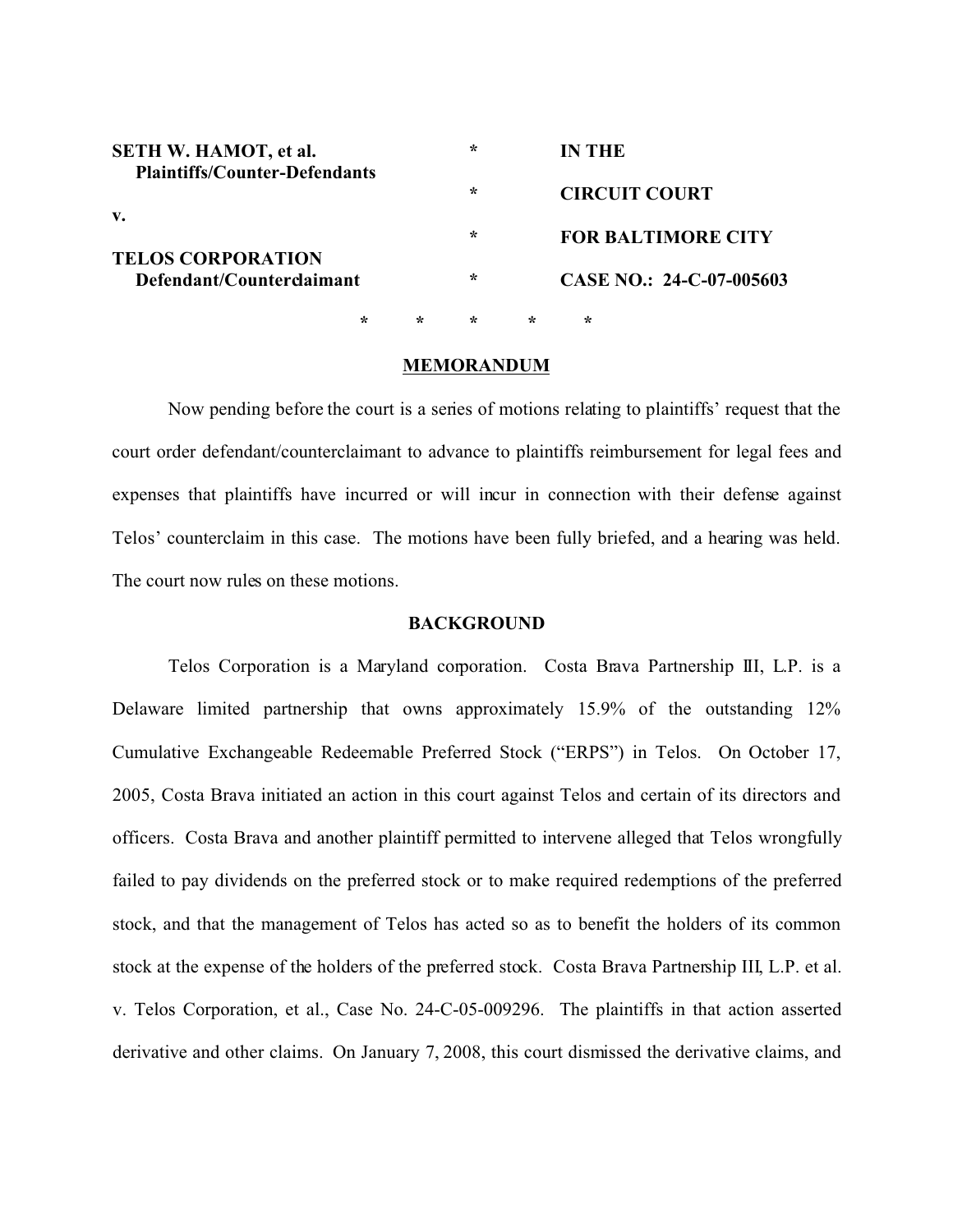on April 15, 2008, the court dismissed the remaining claims.<sup>1</sup> An appeal was noted, which remains pending at this time.

Messrs. Hamot and Siegel, the plaintiffs in this action, are principals of Costa Brava. They became members of Telos' Board of Directors on June 18, 2007 after Telos failed to make dividend payments to the ERPS holders. They initiated this action on August 2, 2007, alleging that Telos had refused to provide them with access to records that they required in order to perform their duties as directors, and seeking an order directing Telos to provide them with the records. Contemporaneously they filed a motion for temporary restraining order seeking the production of certain documents. They filed an Amended Complaint and Amended Motion for Temporary Restraining Order on August 22, 2007, and a Second Amended Complaint and additional Motion for Temporary Restraining Order on September 24, 2007. Hearings were held before the court on August 7, 2007, August 27, 2007 and October 11, 2007. On August 28, 2007, the court passed an order entitled "Preliminary Injunction," containing provisions relating to the response by Telos to requests by plaintiffs for information pertinent and necessary to perform their duties as members of the Board of Directors. On October 12, 2007, the court passed an order entitled "Amended Preliminary Injunction Order," amending the previous order in several respects.

Nothing further happened in this case until April 23, 2008, when Telos filed a six count counterclaim. The basis of the counterclaim was the allegation that Hamot and Siegel had engaged in a campaign that was designed to pressure and coerce Telos' public auditors into

<sup>&</sup>lt;sup>1</sup> Prior to September 2, 2008, both the Costa Brava suit and this suit were assigned to Hon. Albert Matricciani, then a member of this court. Upon Judge Matricciani's appointment to the Court of Special Appeals, the cases were reassigned to the undersigned.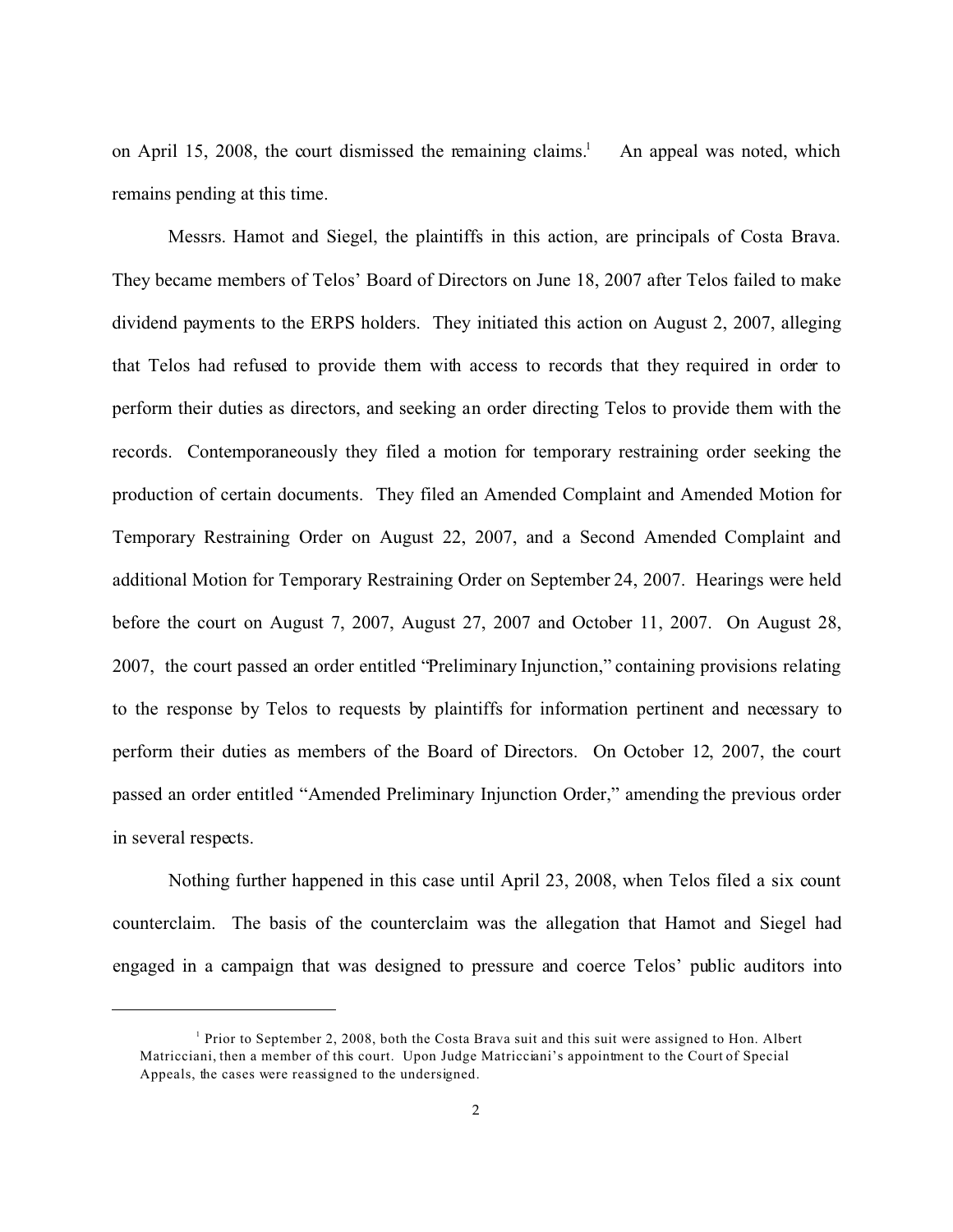accepting certain accounting treatment for the preferred stock and to undermine and sever the relationship between Telos and its auditors. Telos sought preliminary and permanent injunctive relief requiring Hamot and Siegel to refrain from any contact or communication with the auditors that sought the alteration of audit opinions or was designed to interfere with the relationship of Telos and its auditor, any communications that were designed to prevent Telos from hiring a new auditor, or any communications that sought to influence any auditor retained by Telos in the performance of its audit. Telos also sought compensatory and punitive damages. Counts One and Two alleged tortious interference with the contractual relations between Telos and its auditors. Counts Three and Four alleged tortious interference with economic or business relations between Telos and its auditors. Counts One and Three concerned relations between Telos and Goodman & Company, LLP, the company's auditor until July 2007, and Counts Two and Four concerned the relations between Telos and the Reznick Group, P.C., the company's auditor from September 2007 through March 2008. Counts Five and Six asserted claims for breach of fiduciary duty against Hamot and Siegel, respectively.

With the counterclaim Telos filed a motion for preliminary injunction. Telos asserted that without preliminary relief it would suffer irreparable injury because it would be unable to find a public accounting firm willing to act as its outside auditor, and would be unable, as a result, to produce audited financial statements and to file its 2007 Form 10-K with the Securities and Exchange Commission. After discovery and a hearing, the court granted Telos's Motion for Preliminary Injunction on June 27, 2008. It concluded that Telos had demonstrated the likelihood of success on the merits of its claims. It reasoned that the record reflected that Hamot and Siegel intentionally interfered with the relationships between Telos and its auditors, as a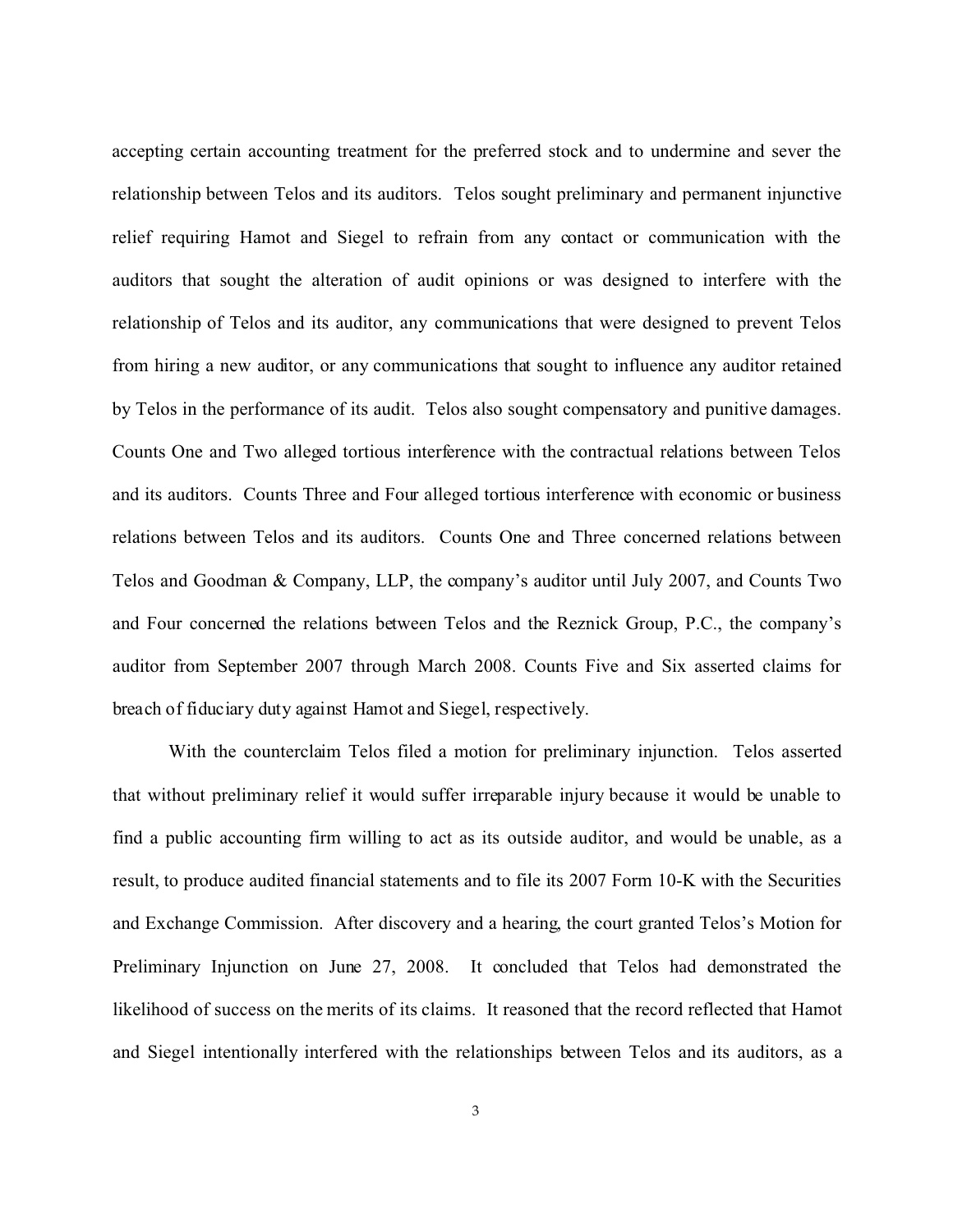result of which Telos had raised a substantial claim for tortious interference with contract under the facts presented. It further concluded that Telos was likely to demonstrate that Hamot and Siegel intentionally sought to interfere with Reznick's audit through their questionable and potentially misleading communications. Finally, the court held that Telos was likely to demonstrate that the conduct by Hamot and Siegel violated SEC Rule 13b2-2, and that the record supported Telos' claim for fiduciary duty.

As a result of these conclusions, the court ordered that Hamot and Siegel cease, desist and refrain from any and all direct or indirect communication with Goodman, Reznick or any other former, current or future auditors of Telos regarding the conduct prohibited by the injunction, during the pendency of the litigation or until such time as Telos obtained audited financial statements for 2007 and filed Form 10-K with the SEC. This injunction prohibited them from engaging in this conduct either singularly or in concert with others, including any entities through which they operate, including Costa Brava.

 On July 25, 2008, Hamot and Siegel filed an appeal from the preliminary injunction. On May 6, 2009, the Court of Special Appeals issued an opinion dismissing the appeal on the basis that the appeal was moot. *Hamot v. Telos Corp*., 185 Md. App. 352 (2009). It observed that on December 18, 2008, Telos had informed the court that the audit of the corporation's 2007 financial statements had been completed and its 2007 Form 10-K had been filed with the SEC. The court concluded that no active controversy existed in light of the time-limited nature of the preliminary injunction order. It rejected plaintiffs' arguments that the controversy was capable of repetition yet evading review, noting that a key component of Telos's irreparable harm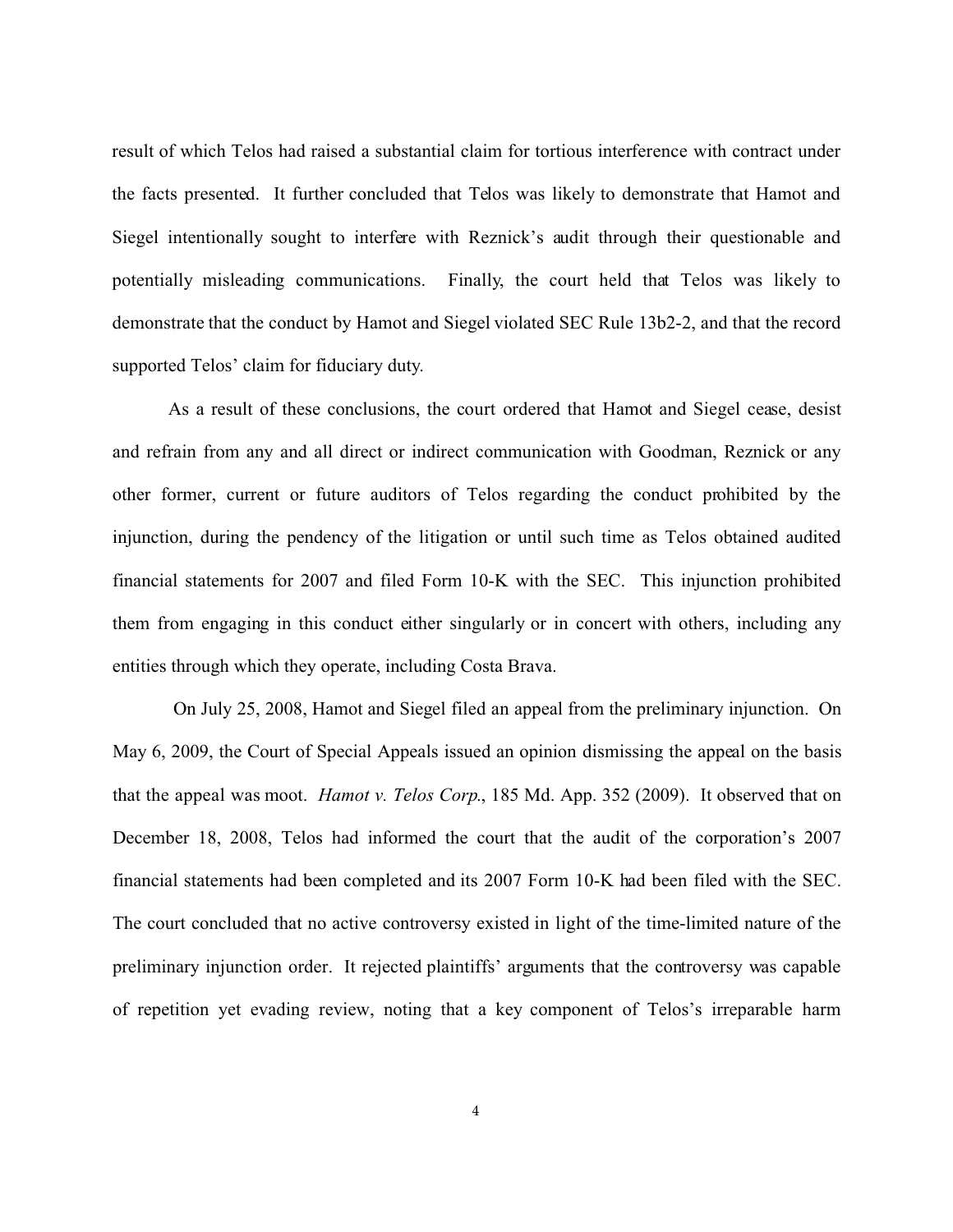argument was its assertion that it could not find an outside auditor, and that Telos had secured an outside auditor who presumably continued to serve.

On September 8, 2008, Hamot and Siegel, through a letter from their counsel captioned "Demand for Indemnification and Reimbursement," made demand for payment of the counsel fees incurred in defending against Telos' counterclaim. The letter asserted that Hamot and Siegel were named as defendants to the counterclaim by reason of their service as directors, and demanded "payment of attorneys' fees and expenses incurred to date and through final disposition of the counterclaim." On October 2, 2008, at a special meeting of the board of directors, a majority of the board determined that Hamot and Siegel were not entitled to advancement or indemnification. Also on October 2, 2008, Telos filed a second amended counterclaim.<sup>2</sup> The amendment added Count Seven, which sought a declaratory judgment that Hamot and Siegel were not entitled to advancement or indemnification of their attorneys' fees incurred in defending the counterclaim. On October 14, 2008, plaintiffs' counsel sent a followup letter noting that Telos's counterclaim alleged that plaintiffs had not provided a written affirmation of good faith and a written undertaking to repay any funds advanced if it were ultimately determined that plaintiffs were not entitled to indemnification. Appended to the letter were attachments intended to "cure these non-substantive defenses," one of which was an undertaking to repay executed by Costa Brava. The letter asked for notification by October 17, 2008 whether Telos would comply with the demand.

Following the filing of the Second Amended Counterclaim, another period of inactivity in this case ensued, which ended on April 1, 2009, when Hamot and Siegel filed a petition for

 $2$  Telos had filed a first amended counterclaim on June 23, 2008.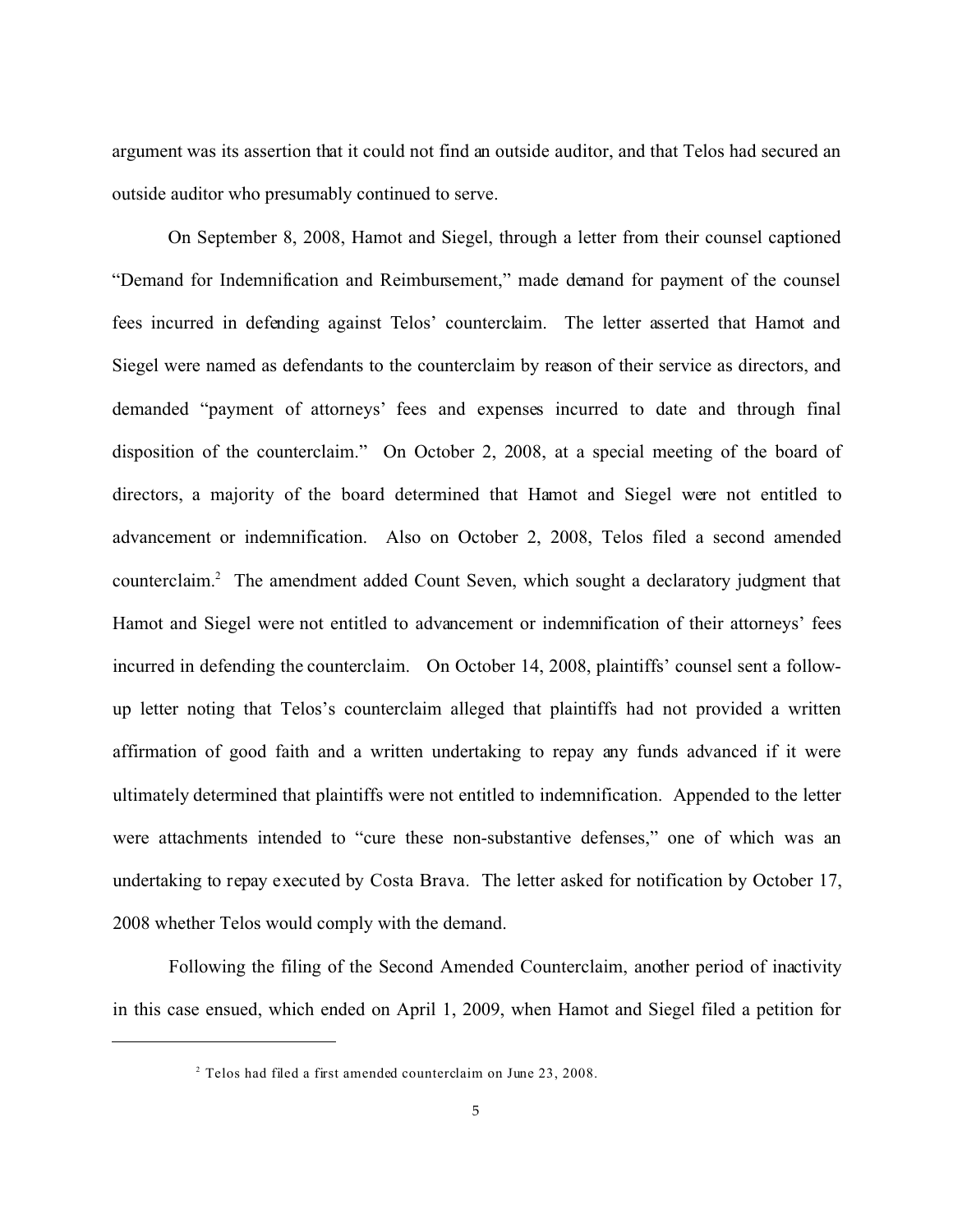constructive contempt, alleging that Telos had failed to comply with the injunctive orders of 2007 relating to production of information. After a hearing, this court entered an opinion and order on January 20, 2010, dismissing the petition for contempt.

On April 12, 2010, plaintiffs filed the instant motion for advancement of legal fees and expenses. In their motion, they asked that the court issue an order directing Telos to advance the legal fees and expenses that they had already incurred in defending the counterclaim within 30 days of the court's order, and that the court order Telos to continue to advance their legal fees and expenses incurred in defending the counterclaim within 30 days of their submission of their bills to Telos.

On May 11, 2010, Telos filed opposition to the motion for advancement, and also filed a motion for summary judgment on Count Seven of the Second Amended Counterclaim. On May 27, plaintiffs submitted a combined reply to the opposition to the motion for advancement, opposition to Telos' motion for summary judgment, cross-motion for partial summary judgment, motion to strike, and request for attorneys' fees. On June 11, Telos submitted a combined reply to the plaintiffs' opposition to motion for summary judgment, opposition to plaintiffs' motion for summary judgment and opposition to the motion to strike. On June 25, 2010, plaintiffs submitted a reply to the opposition to their cross-motion for summary judgment and to the opposition to the motion for attorneys' fees.

A hearing was held on August 17, 2010. On August 12, 2010, plaintiffs submitted new undertakings personally signed by Messrs. Hamot and Siegel.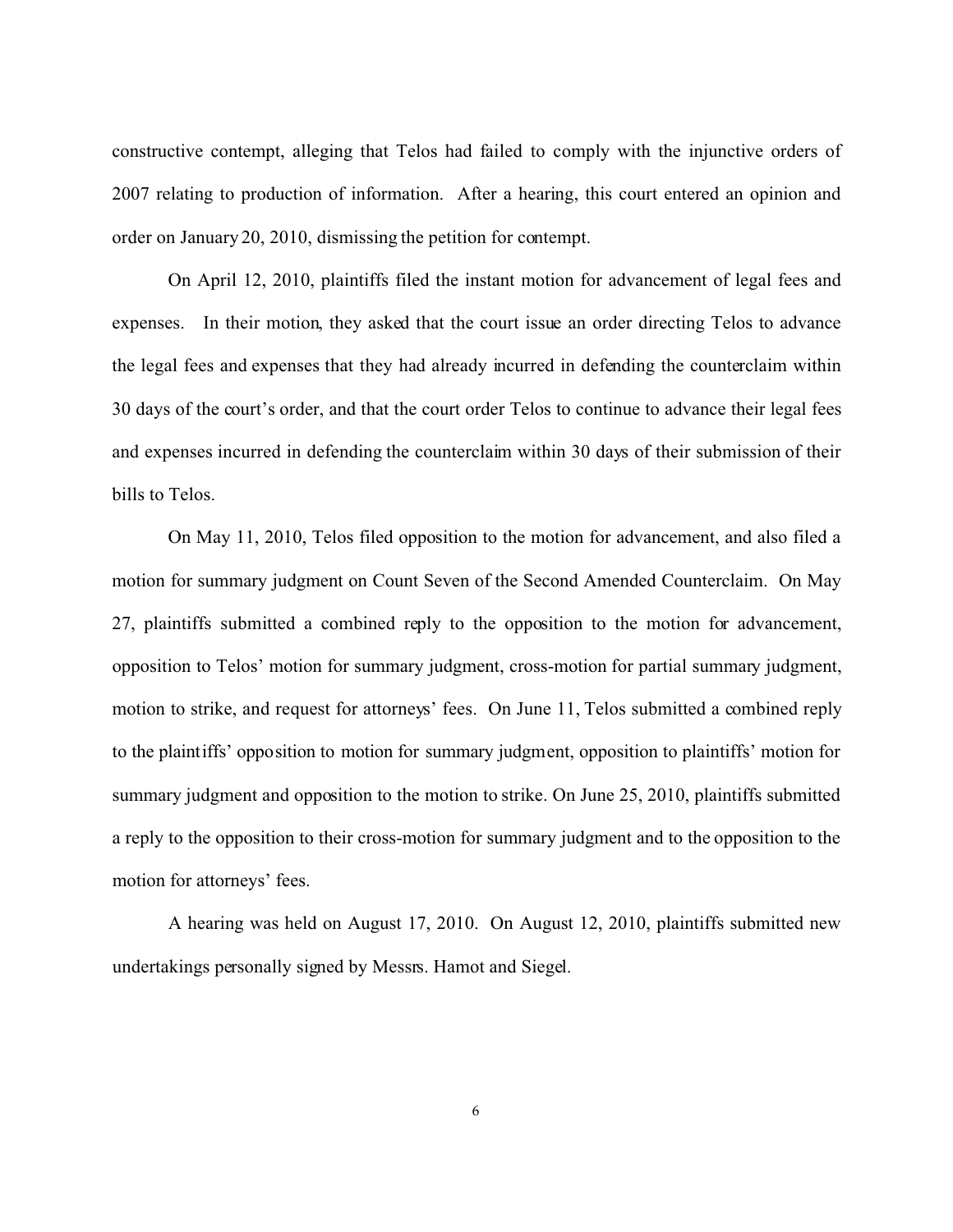#### **FACTS**

In order to resolve the contentions of the parties, the court has examined the exhibits submitted with their moving papers, as well as the record of the proceedings in this case. The following is a summary of the facts that are pertinent to the issues posed by the parties' motions.<sup>3</sup>

There is no real dispute about the salient facts that form the background for the counterclaim. Preceding and underlying the litigation between the parties is the dispute over Telos' actions in failing to make dividend payments on the preferred stock. There is no dispute that Costa Brava is unhappy with Telos's actions, nor that plaintiffs in this case contest the propriety of that conduct. Costa Brava and Messrs. Hamot and Seigel have engaged in a number of actions in order to attempt to cause Telos to alter its course.

Costa Brava initiated litigation in this court in 2005 in order to attempt to require Telos to alter its treatment. In addition, Costa Brava filed suit in Virginia against Goodman & Company, the independent accounting firm retained as Telos' auditor beginning in 2003, asserting claims against it based on the accounting treatment of the ERPS. While that action was pending, Hamot and Siegel were elected to the Telos board as Class D directors, resulting in Goodman's resignation as to the Telos auditor. In November 2007, a jury verdict was returned in the Virginia action which found in favor of Costa Brava on one of its claims but awarded no damages.

After Goodman's resignation, Telos selected the Reznick Group as its new auditor. In 2008, there were a number of communications sent to the Reznick Group by plaintiffs. Mr.

<sup>&</sup>lt;sup>3</sup> The court agrees with plaintiffs that the alleged facts reflected by Exhibits 1-3 and 6-9 submitted by Telos are not relevant to the question currently before the court. Therefore, the court will disregard those exhibits.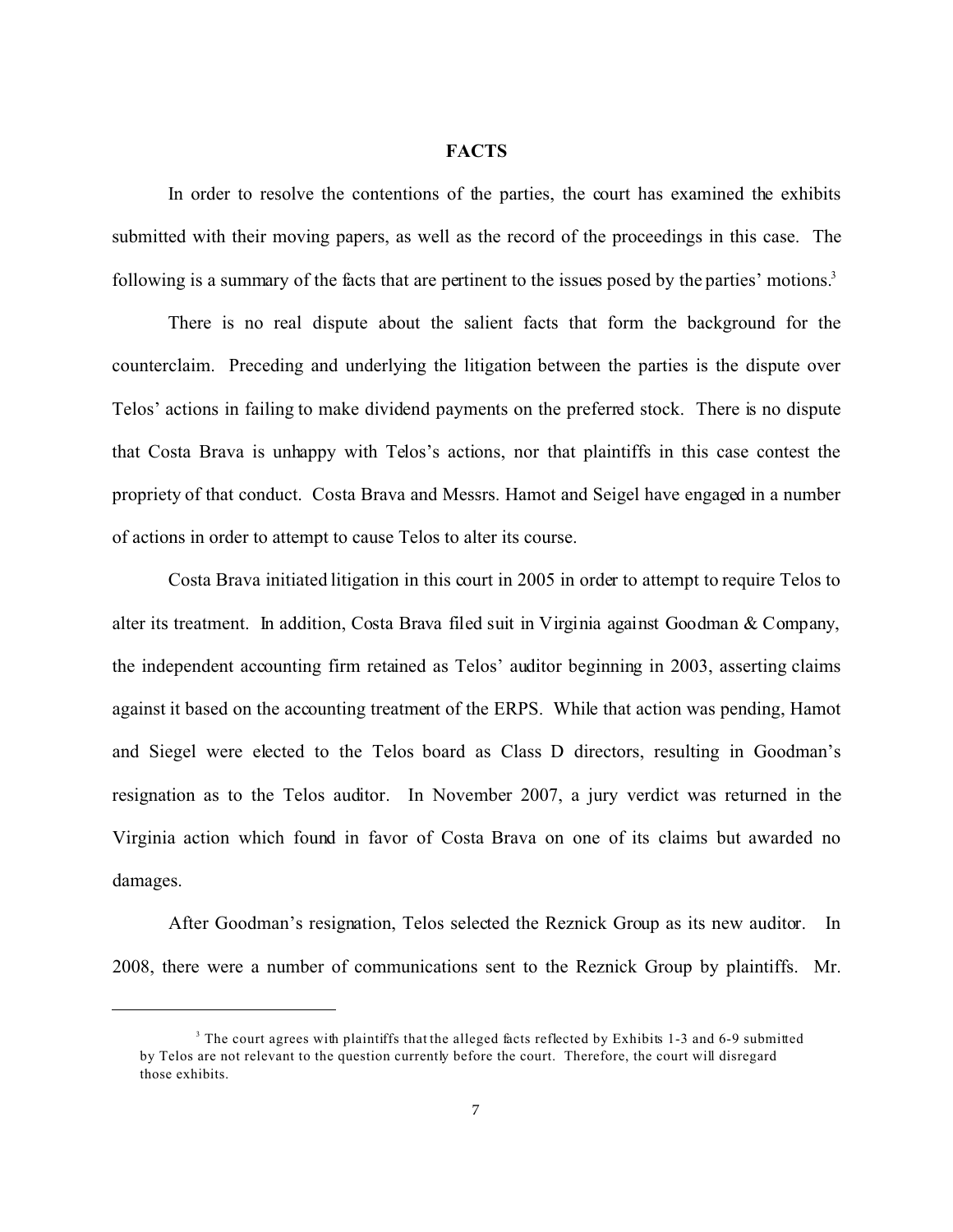Siegel directed a memorandum dated March 3, 2008 to Bernard Bailey, the Chairman of the Telos Audit Committee, and another memorandum dated March 12, 2008. In these memoranda, Siegel challenged the accounting treatment of the ERPS and alleged that there were misstatements in Telos' Form 10-Ks. Copies were sent by Siegel to Reznick. On March 31, 2008, Siegel sent another memorandum to Bailey, which Siegel copied to the entire Telos Board of Directors, and to Reznick, in which he again questioned statements in the Telos 2006 Form 10-K. On April 14, 2008, Siegel sent another memorandum to Bailey, with a copy to Reznick, again raising challenges to the ERPS accounting treatment.

The event that immediately preceded the filing of the counterclaim was a letter dated March 28, 2008 to Goodman and Company that was copied to Reznick. This letter was sent on the stationery of Roark, Rearden & Hamot and was signed on behalf of Costa Brava Partnership III, L.P. Mr Hamot stated at his deposition that it was sent with his authorization and at his direction. This letter was not sent to Telos or any of its directors. The letter stated in part:

> The Honorable Randy I. Bellows recently held that the evidence presented by Costa Brava Partnership III, L.P. ("Costa Brava") was sufficient to support the jury's verdict that Goodman & Company LLP ("Goodman") aided and abetted breaches of fiduciary duty owed by Telos to Costa Brava, a public preferred shareholder of Telos Corporation ("Telos") by issuing a clean audit opinion in Telos's 2004 10-K.

> Goodman provided clean audit opinions for Telos's 2005 and 2006 10-Ks using the same improper accounting justifications for the classification of the mandatory redemption obligations of the public preferred stock as long-term liabilities. Accordingly, Goodman has continued to aid and abet Telos's breach of its fiduciary duty to the public preferred shareholders, and we demand that Goodman immediately withdraw its audit opinions for 2004, 2005 and 2006 to the extent that Telos continues to misclassify the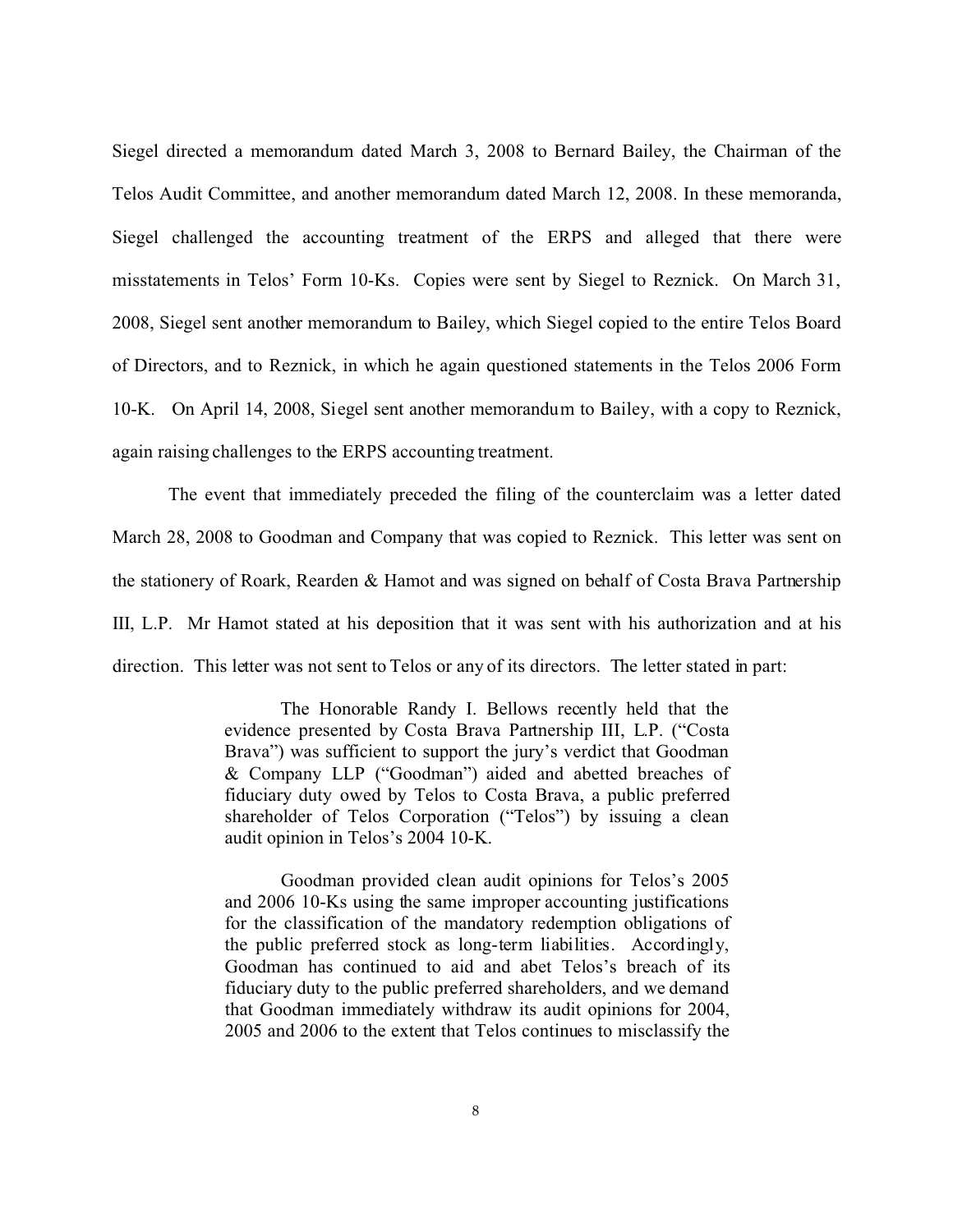public preferred stock as a long-term liability and understates the dollar amount owed to the public preferred shareholders.

. . . .

Costa Brava reserves its right to bring claims against Goodman for any damages resulting from clean audit opinions relating to past or future financial statements.

On April 16, 2008, Reznick resigned as auditor for Telos, stating that "As a result of certain communications from the Class D members of the Board of Directors, the Reznick Group believes its independence has been impaired." In its Form 8-K dated April 16, 2008, Telos asserted that Reznick perceived these communications as threatening litigation and attempts to influence its opinion on certain accounting issues. By letter dated April 22, 2008, Reznick stated that it agreed with this assertion.

In its counterclaim, Telos referred to the ongoing dispute with Costa Brava over the payment of dividends and redemption of ERPS. It further alleged that Telos has treated the obligations as non-current liabilities in accordance with generally accepted accounting principles, but that Costa Brava has refused to accept this accounting treatment, and that Costa Brava, Hamot and Siegel have filed multiple lawsuits and employed a variety of tactics in an attempt to force a change in this accounting treatment. It alleged that Hamot and Siegel have targeted the outside independent auditors who must approve the Telos accounting treatment for the ERPS. (¶ 15). It also alleged that as directors, Hamot and Siegel have a duty of loyalty to Telos, which they violated in pursuing their own financial interests and placing those interest ahead of the interest of the corporation. (¶ 16).

Telos made factual allegations concerning the alleged campaign of Costa Brava. It noted the initiation of the action by Costa Brava in October 2005, requesting dissolution of the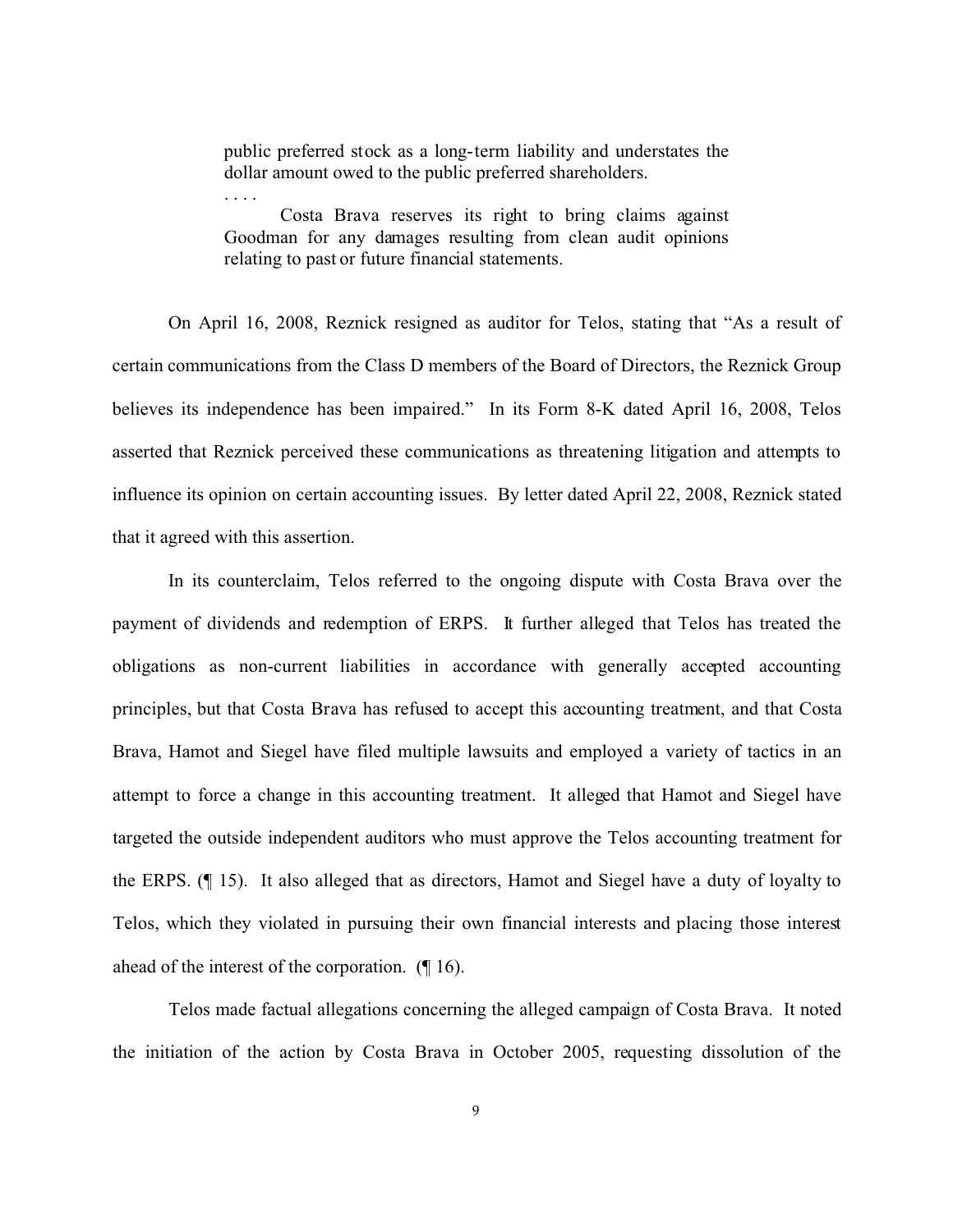company, and the filing of a Second Amended Complaint in that action on February 27, 2007. (¶ 20). Telos further alleged that Costa Brava interfered with Telos' efforts to recruit directors for the board (¶¶ 27 - 29), that Costa Brava made efforts to disrupt Telos' relationship with its primary lender (¶¶ 30 - 32), that a preliminary injunction was entered in the Costa Brava litigation based upon Telos' counterclaim requiring that Costa Brava cease any communication with the lender, and that another prong of the Costa Brava campaign was various filings with the SEC. (¶¶ 34 - 41).

These assertions were followed by allegations relating to the targeting of the independent accounting firms who audited Telos' financial statements. Goodman & Company was the independent accounting firm retained as Telos' auditor from 2003 through 2007 (¶ 43). In June 2005, Costa Brava began a letter writing campaign to coerce Goodman into reversing its approval of the ERPS accounting treatment, and when these letters were unsuccessful Hamot and Siegel sought to coerce Goodman into a withdrawal of its 2004, 2005 and 2006 audit opinions. Costa Brava filed a separate action against Goodman in Virginia asserting claims against it, and while that action was pending, Hamot and Siegel were elected to the Telos board as Class D directors, resulting in Goodman's resignation as to the Telos auditor. (¶ 47). In November 2007 a jury verdict was issued in the Virginia action rejecting all Costa Brava's claims except for one.  $($ | 48).

After Goodman's resignation, Telos selected the Reznick Group as its new auditor. In order to prevent any officer or director from influencing the company's external auditors, the external auditors report to the audit committee, and individual directors are not authorized to contact the auditors directly. (¶ 52). Since the ruling in this court dismissing Costa Brava's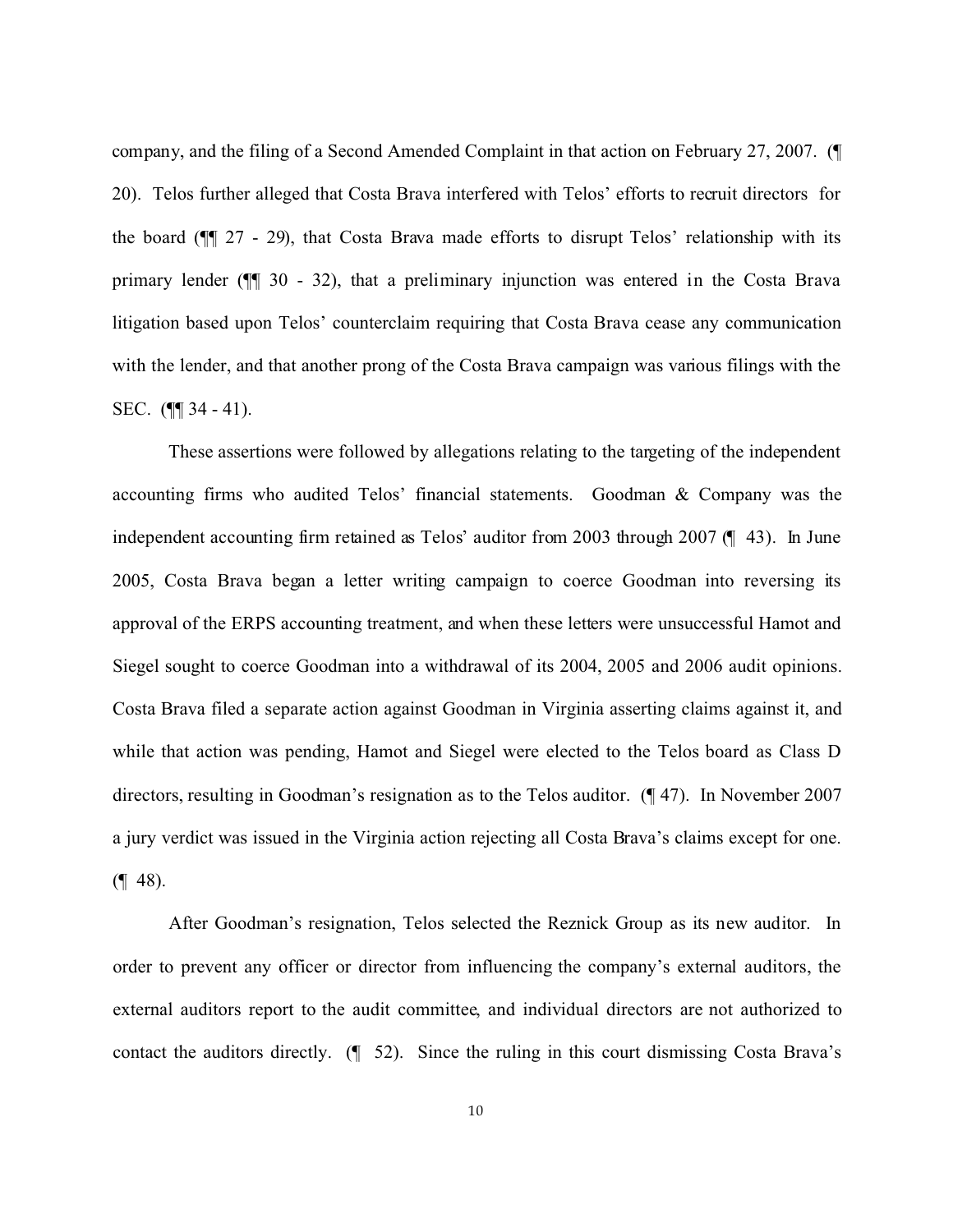claims, Hamot, Siegel and Costa Brava have directly communicated with Reznick in an attempt to influence Reznick. (¶ 53). The counterclaim reviewed the communications from Hamot and Siegel to the chair of the Audit Committee and to Goodman and Reznick that occurred in March and April 2008. (¶¶ 54-60). Members of the Telos board questioned Hamot and Siegel about these communications at the board meeting of April 2, 2008, but they refused to answer. (¶ 61). As a result of this conduct, Reznick has resigned as Telos' auditor. (¶ 62). Telos alleged that it needs audit opinions from an outside auditor in order to file its Form 10k and that it would be impossible for Telos to find a public accounting firm willing to act as outside auditor unless the court enjoins Hamot and Siegel and others in concert with them to cease such communications.  $($ | 64).

Count One asserts a claim for tortious interference with contractual relations with Goodman. Alleging that they improperly interfered with Goodman's performance of its contractual obligations to Telos, it asserts that with an improper motive to injure Telos for their own personal gain and benefit Hamot and Siegel used coercion, intimidation, threats and misleading statements in an effort to induce Goodman to withdraw or alter its audit opinions.

Count Two alleges tortious interference with contractual relations with Reznick. It alleges that Hamot and Siegel, with an improper motive to injure Telos for their own self interest, personal gain and benefit, used coercion, intimidation, threats and misleading statements in order to improperly influence Resnick.

Count Three alleges tortious interference with economic or business relations with Goodman. It alleges that Hamot and Siegel, being aware of the contractual nature of the engagement between Goodman and Telos, are threatening Goodman with lawsuits and are doing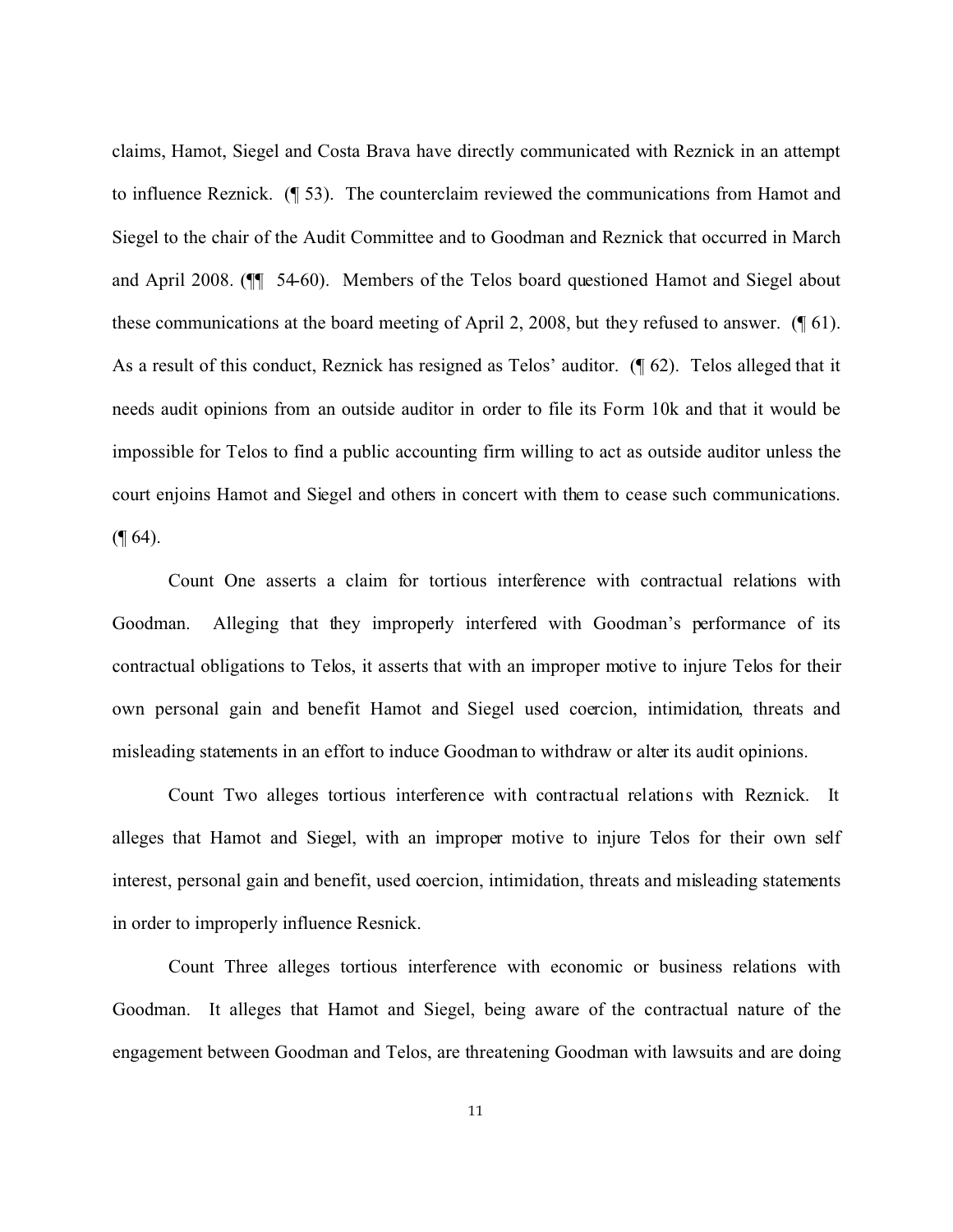so in violation of SEC Rule 13b2-2 and the fiduciary duties they owe Telos as directors. It alleges that this conduct was maliciously calculated to cause damage to Telos without justification.

Count Four alleges tortious interference with economic or business relations with Reznick and asserts that Hamot and Siegel, being aware of the existence of the contract, have improperly tried to coerce, manipulate, mislead and influence Reznick.

Counts Five and Six are claims for breach of fiduciary duty against Hamot and Siegel respectively. As to each they allege that as a corporate director, the counterdefendant owed Telos a duty to act for its benefit with loyalty and good faith, without any self-interest or selfdealing, and that the counterdefendant has breached his fiduciary duties by improperly engaging in conduct to pressure Goodman and Reznick.

The order granting the motion for preliminary injunction contains the following conclusions, among others:

> At the heart of the dispute between the parties is Telos' classification of its ERPS obligations as either current or long-term corporate liabilities under appropriate accounting principles. Telos makes a strong showing before this Court that the dispute has been resolved in its favor by virtue of the SEC's acceptance of the accounting classification of the ERPS . . . and on the basis of this Court's prior rulings in the shareholder litigation. . . . Indeed, the only basis Hamot and Siegel have for continuing to assert their position that the ERPS obligations constitute current liabilities of Telos is a wholly ambiguous finding by a jury in the Circuit Court in Fairfax, Virginia in Costa Brava's action against Goodman. . . .

> On the basis of this rather thin reed, plaintiffs made continued demands for the withdrawal of Goodman's audit opinions, made threats of litigation against Goodman and possibly Reznick, and continued to file claims against Goodman in Fairfax, Virginia.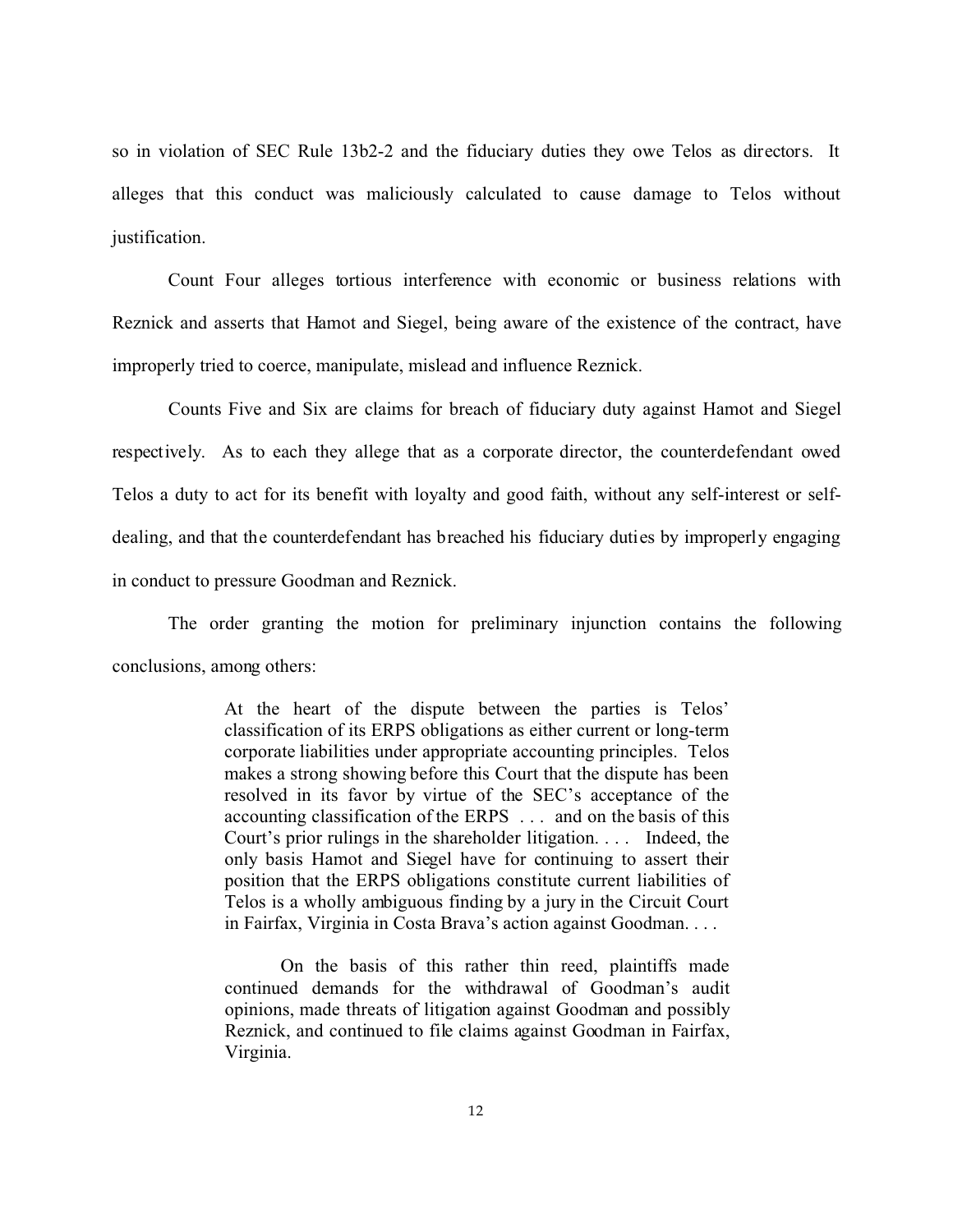For the purposes of the present motion, the Court concludes that Telos has demonstrated a likelihood of success on the merits of its claims. An action for tortious interference with contract will lie when "'a third party who, without legal justification, intentionally interferes with the rights of a party to a contract, or induces a breech thereof[.]'". . . In this case, Telos has contractual relationships with both Reznick and Goodman, which are reflected in their engagement letters with Telos, and Hamot and Siegel had knowledge of these relationships. The record further indicates that Hamot and Siegel intentionally interfered with these relationships, and that their interference caused the nonperformance by Reznick and Goodman of the services they were engaged to perform, as well as Reznick's termination of the engagement. Thus, Telos has raised a substantial claim for tortious interference with contract under the facts presented.

The same is true of its claim for tortious interference with business or economic relations. The Maryland Court of Appeals has stated that the types of "wrongful" conduct underlying a claim for tortious interference with business or economic relation include acts of "intimidation" or "the institution or threat of groundless civil suits... in bad faith." *K&K Mgmt. v. Lee*, 316 Md. 137, 166 (1989); *see also Macklin*, 334 Md. at 301. The Court of Appeals has noted further that "conduct that is quite subtle, nevertheless, can be improper or wrongful." *Macklin*, 334 Md. at 301. As discussed above, the record indicates that Telos is likely to demonstrate that Hamot and Siegel intentionally sought to interfere with Reznick's audit through questionable and potentially misleading communications and barely-veiled threats of litigation, and that their interference caused Reznick to resign. Telos, therefore, has also raised claims going to the merits of its count for tortious interference with business or economic relations.

Additionally, Telos is likely to demonstrate that their conduct was not just wrongful, but unlawful. Under SEC Rule 13b2-2, promulgated pursuant to section 303 of the Sarbanes-Oxley Act, directors are prohibited from taking any actions to "coerce, manipulate, mislead or fraudulently influence" an auditor if he or she "knew or should have known that such action, if successful could render the issuer's statements materially misleading." This prohibited conduct includes the use of "pressure, threats, trickery, intimidation or some other purposeful action," including the provision of inaccurate or misleading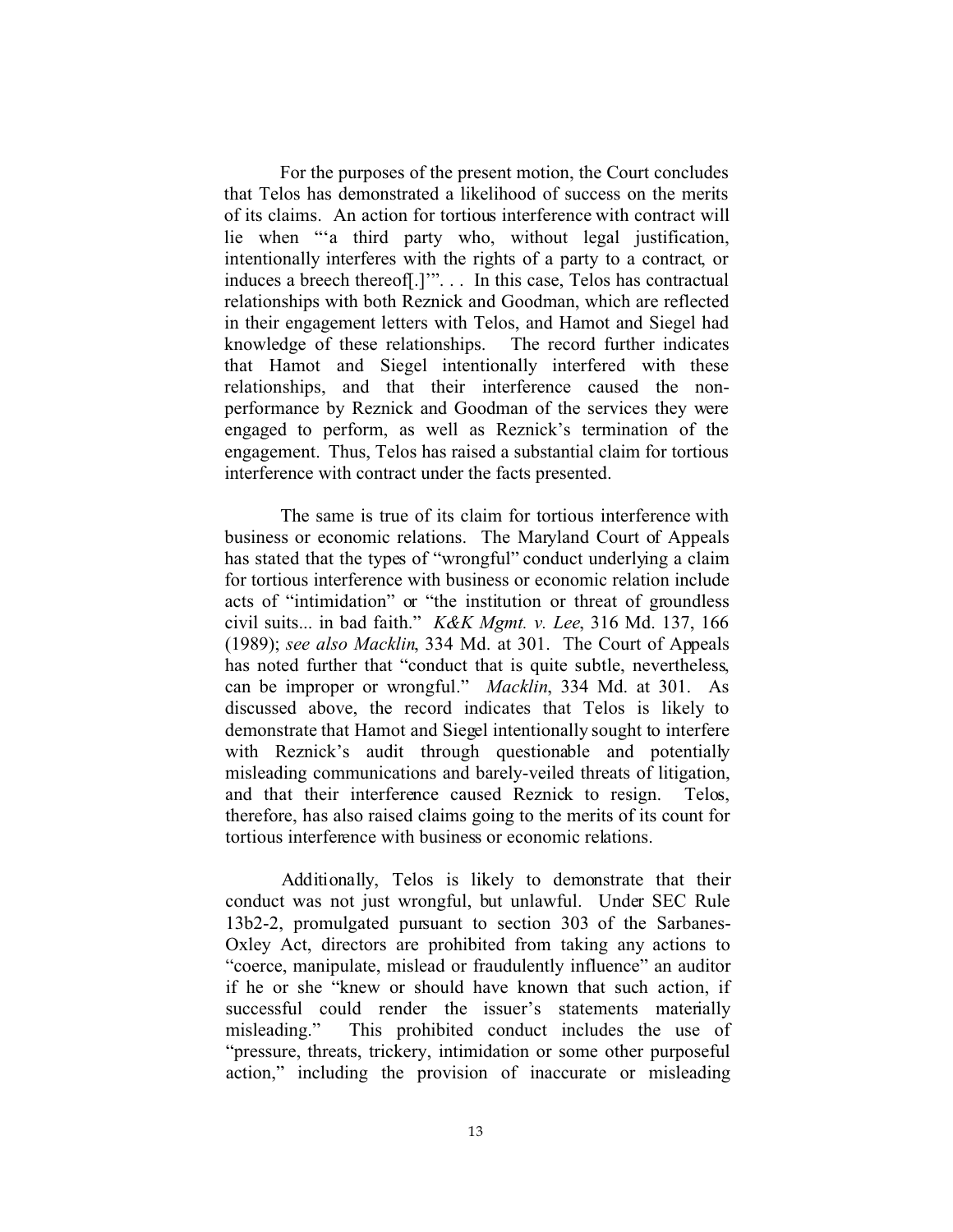information or legal analysis to an auditor. *See* SEC Release No. 34-37890, 2003 WL 21148349, at 5-6. In this case, Telos is likely to show that Hamot and Siegel used potentially misleading communications and threats of litigation in an effort to dictate the accounting treatment that Reznick should adopt, thereby running afoul of Sarbanes-Oxley section 303 and SEC Rule 13b2-2 and providing another basis for liability for tortious interference with business or economic relations.

Lastly, the record supports Telos' claims for breach of fiduciary duty. By statute, directors are obligated to perform their duties in good faith, in a manner they believe to be in the corporation's best interests, and with the care that an ordinarily prudent person would exercise in like circumstances. Md. Code, Corps. & Ass'ns §2-405.1. A director's actions run to the corporation as a whole and take precedence over his or her personal interest. *See Werbowsky v. Collomb*, 362 Md. 581, 599 (2001). The Maryland Court of Appeals has held that directors have "an inherent obligation ... not only that they will use their best effort to promote the interests of the shareholders, but that they will *in no manner use their positions to advance their own individual interest as distinguished from that of the corporation*[.]" *Indurated Concrete Corp. v. Abbott*, 195 Md. 496, 503-04, 74 A.2d 17, 20 (1950)(emphasis added)(quoting *Cumberland Coal and Iron Co. v. Parish*, 42 Md. 598, 605-06 (1875)).

Here, the conduct by Hamot and Siegel indicates that they put their interests ahead of the corporation they were supposed to be serving and sought to disrupt the company's essential relationships to serve their own ends. Indeed, even after being advised at Telos' April 2, 2008, board meeting that their conduct was jeopardizing the company's relationship with its auditor, they continued to send more communications to Reznick attempting to influence its opinions. Their conflicted interests are further revealed in an e-mail exchange just a few days later between Siegel and Victor Morganstern, a fellow ERPS holder, who noted that Telos was still continuing to "get contracts," and then inquired, "Are we getting anywhere?" . . . Given the record before the Court, it appears that Telos likely will be able to demonstrate that Hamot and Siegel breached their fiduciary duties to the company.

Order of June 27, 2008 entitled "Preliminary Injunction" at 4-8 (footnotes omitted).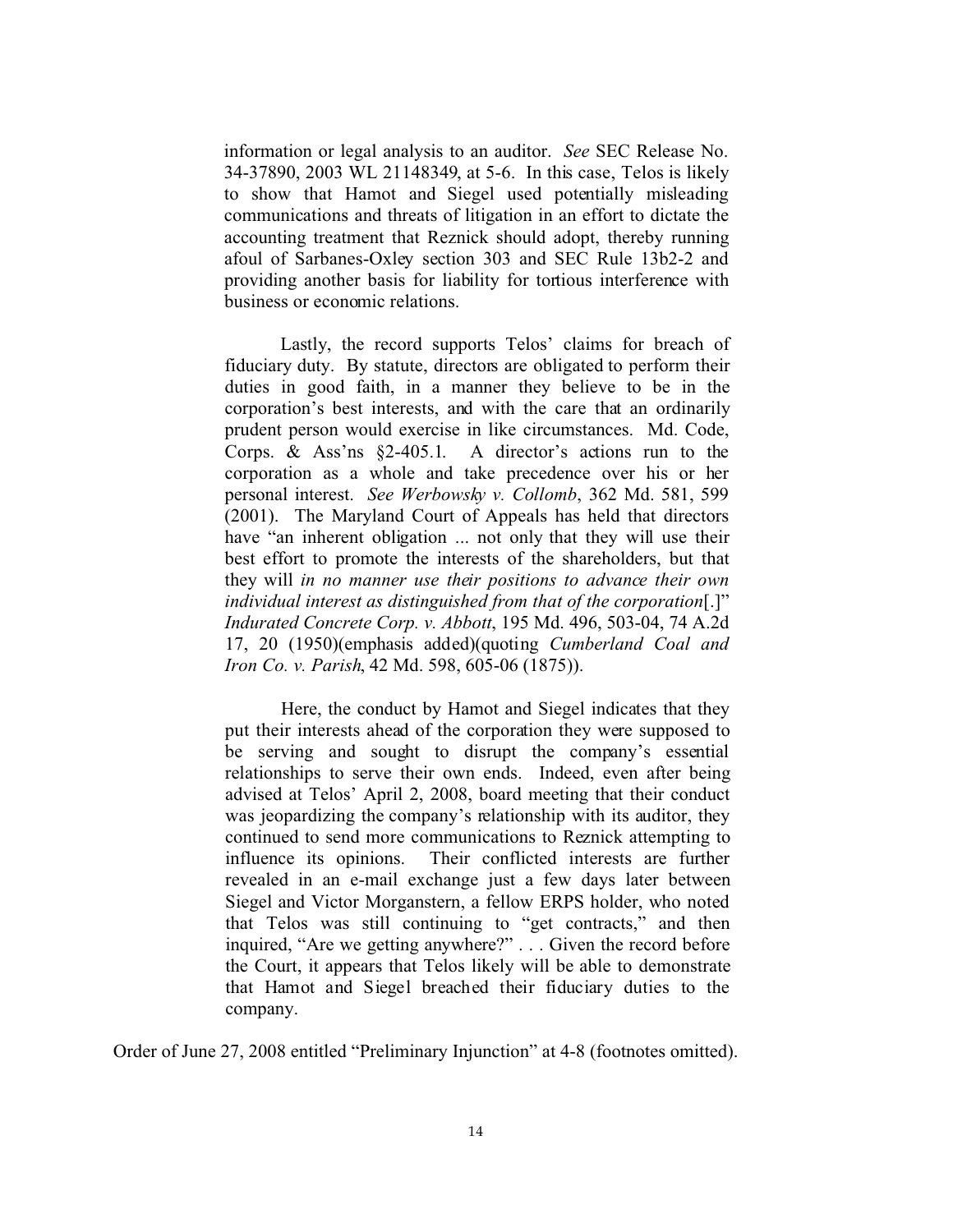#### **DISCUSSION**

As do all states, Maryland makes provision for the indemnification of officers and directors who are sued by reason of their service. *See generally* Rossman, *A Primer on Advancement of Defense Costs: The Rights and Duties of Officers and Corporations*, 85 Univ. Detroit Mercy L. Rev. 29 (2007). Indemnification refers to the right of the directors or officers to be reimbursed for all losses, including defense costs, incurred by them in legal or administrative proceedings related to their job responsibilities. Typically, indemnification is a right that is determined retrospectively upon conclusion of the underlying legal proceeding. *Id.* at 30-31. Maryland's statute is modeled on the provisions of the Model Business Corporation Statute. The Maryland statute is permissive in nature; it authorizes, but does not require, a corporation to indemnify such persons.

Like all other states, Maryland also permits a corporation to advance litigation expenses for a director who is made a party to a proceeding because of his or her service. Advancement refers to the right to "immediate interim relief from the personal out-of-pocket financial burden of paying the significant on-going expenses inevitably involved with investigations and legal proceedings." Rossman, *supra,* at 31 (quoting *Homestore, Inc. v. Tafeen*, 888 A.2d 204, 211 (Del. 2005)).

The purpose and intent of providing that a corporation may advance expenses is explained in the official comment to section 8.53 of the Model Business Corporation Act. It states:

> Section 8.53 recognizes an important difference between indemnification and an advance for expenses: indemnification is retrospective and, therefore, enables the persons determining whether to indemnify to do so on the basis of known facts,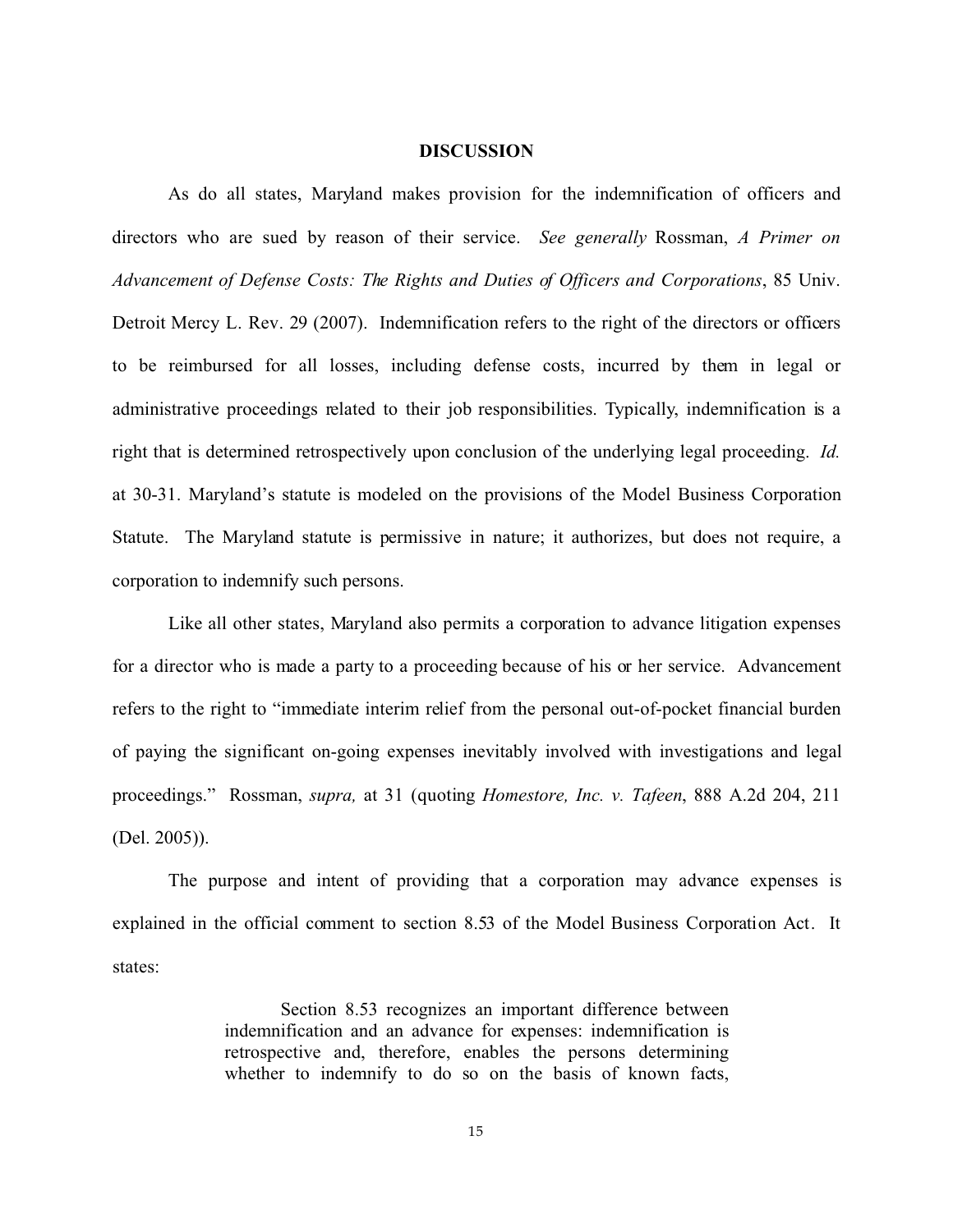including the outcome of the proceeding. Advance for expenses is necessarily prospective and the individuals making the decision whether to advance expenses generally have fewer known facts on which to base their decision. Indemnification may include reimbursement for non-advanced expenses.

Section 8.53 reflects a determination that it is sound public policy to permit the corporation to advance (by direct payment or by reimbursement) the defense expenses of a director so long as the director (i) believes in good faith that the director was acting in accordance with the relevant standard for indemnification set forth in section 8.51 or that the proceeding involves conduct for which liability has been eliminated pursuant to section 2.02(b)(4) and (ii) agrees to repay any amounts advanced if it is ultimately determined that the director is not entitled to indemnification. This policy is based upon the view that a person who serves an entity in a representative capacity should not be required to finance his or her own defense. Moreover, adequate legal representation often involves substantial expenses during the course of the proceeding and many individuals are willing to serve as directors only if they have the assurance that the corporation has the power to advance these expenses.

Official Comment to section 8.53. (8-110 to 8-111).

The Maryland statute that governs the indemnification of corporate directors is Md. Ann.

Code, Corporations & Associations Article  $\S2-418$ . Subsection (b)(1) provides:

(b)(1) A corporation may indemnify any director made a party to any proceeding by reason of service in that capacity unless it is established that:

(i) The act or omission of the director was material to the matter giving rise to the proceeding; and

- 1. Was committed in bad faith; or
- 2. Was the result of active and deliberate dishonesty; or

(ii) The director actually received an improper personal benefit in money, property, or services; or

(iii) In the case of any criminal proceeding, the director had reasonable cause to believe that the act or omission was unlawful.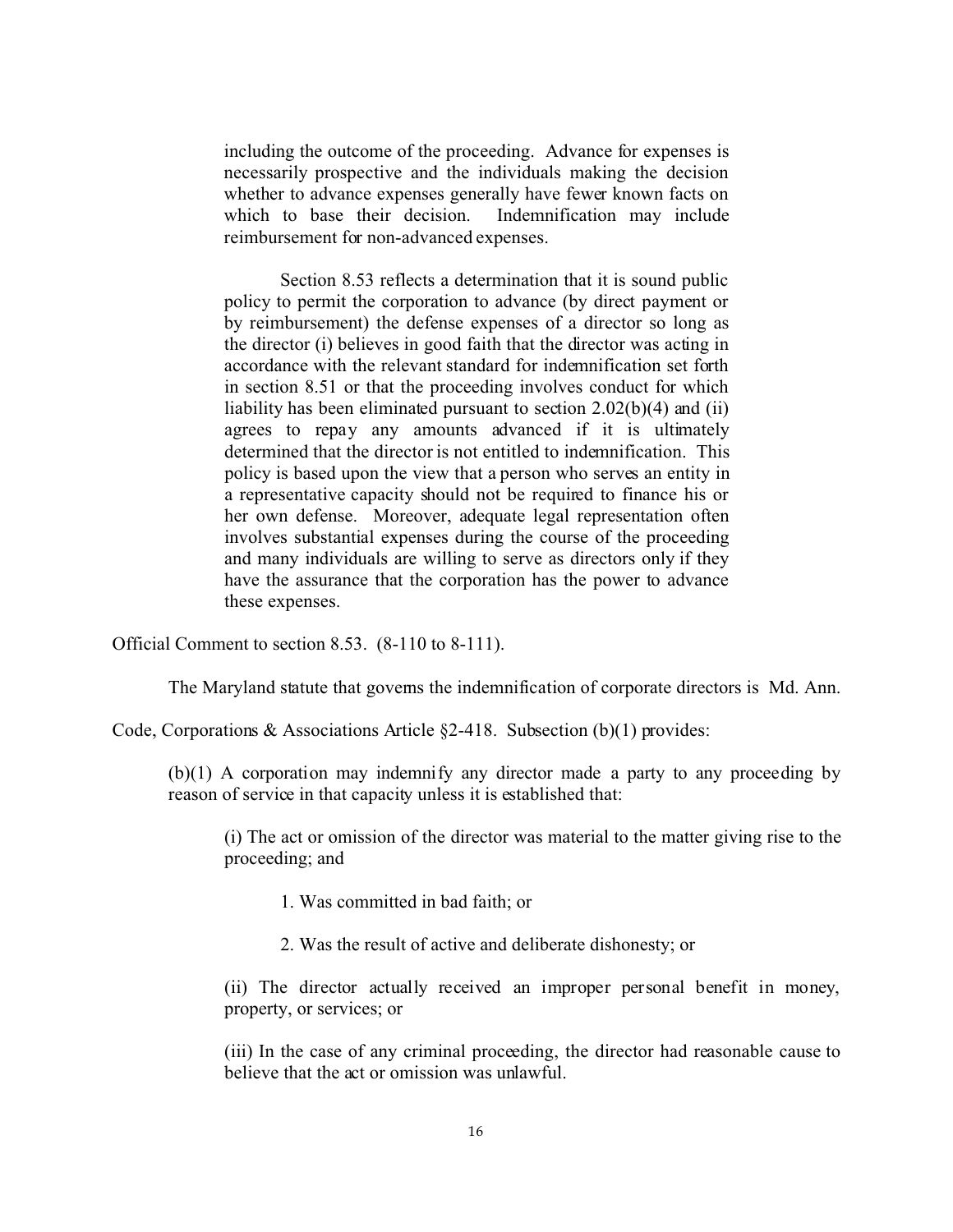The statute also makes provision for the advancement of fees pending the final outcome

of the proceeding. Subsection (f) of section 2-418 states:

(1) Reasonable expenses incurred by a director who is a party to a proceeding may be paid or reimbursed by the corporation in advance of the final disposition of the proceeding upon receipt by the corporation of:

(i) A written affirmation by the director of the director's good faith belief that the standard of conduct necessary for indemnification by the corporation as authorized in this section has been met; and

(ii) A written undertaking by or on behalf of the director to repay the amount if it shall ultimately be determined that the standard of conduct has not been met.

(2) The undertaking required by paragraph (1)(ii) of this subsection shall be an unlimited general obligation of the director but need not be secured and may be accepted without reference to financial ability to make the repayment.

(3) Payments under this subsection shall be made as provided by the charter, bylaws, or contract or as specified in subsection  $(e)(2)$ of this section.

Telos' bylaws make provision for advancement. The provision is currently contained in

bylaw Article XII, which states:

To the maximum extent permitted by Maryland law in effect from time to time, the Corporation, without requiring a preliminary determination of the ultimate entitlement to indemnification, shall indemnify and shall pay or reimburse reasonable expenses in advance of final disposition of a proceeding to (a) any individual who is a present or former director or officer of the Corporation and who is made a party to the proceeding by reason of his service in that capacity or (b) any individual who, while a director of the Corporation and at the request of the Corporation, serves or has served another corporation, partnership, joint venture, trust, employee benefit plan or any other enterprise as a director, officer, partner or trustee of such corporation, partnership, joint venture, trust, employee benefit plan or other enterprise and who is made a party to the proceeding by reason of his service in that capacity.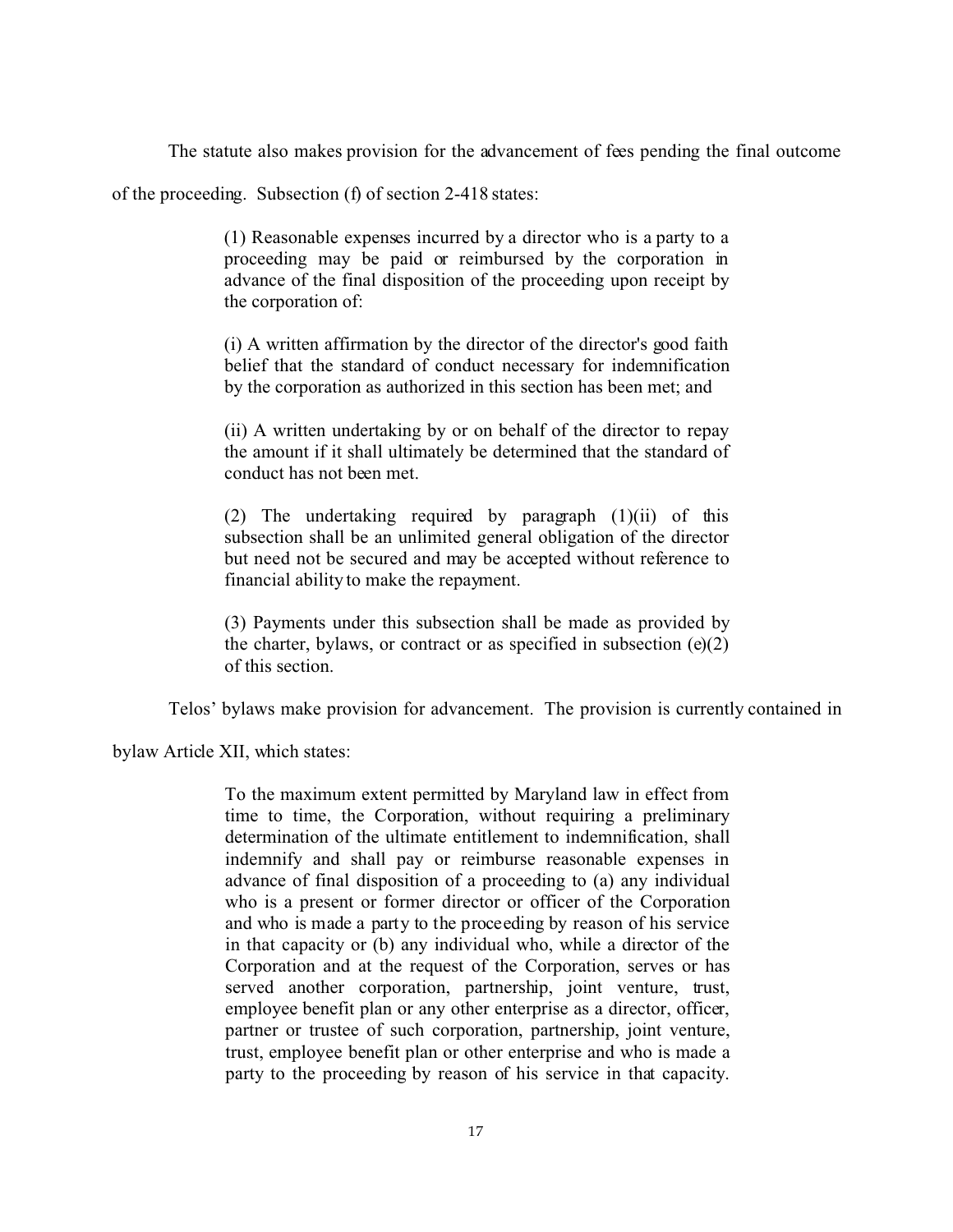The Corporation may, with the approval of its Board of Directors, provide such indemnification and advance for expenses to a person who served a predecessor of the Corporation in any of the capacities described in (a) or (b) above and to any employee or agent of the Corporation or a predecessor of the Corporation.

In their motion, plaintiffs asserted that Telos is bound by its bylaws, which create a contractual right to advancement of fees and expenses in accordance with their terms. They argued that the bylaws create six prerequisites for advancement: that the expenses are reasonable; that the individual indemnified be a current or former director; that he or she be made a party; to the proceeding; by reason of his or her service in that capacity; and that the minimum indemnification requirements of Maryland law be met. They asserted that each of those six prerequisites have been satisfied. They also asserted that because there are no findings that plaintiffs have engaged in any wrongdoing, the issue of whether plaintiffs may ultimately be entitled to indemnification is irrelevant, citing *Miller v. United States Foodservice, Inc.*, 405 F. Supp. 2d 607 (D. Md. 2005)

In response to plaintiffs' position, Telos asserted three arguments. It contended that plaintiffs failed to provide an undertaking as required by section  $2-418(f)(1)(ii)$ ; that plaintiffs were not made parties to the proceeding by reason of their service as members of the Telos board of directors; and finally, that plaintiffs are unable to show a good faith basis for the request for advancement. The resolution of these motions requires the court to address these three issues.

# **Failure to provide an undertaking**

The first ground advanced by Telos for the rejection of plaintiff's request for advancement was the argument that plaintiffs had failed to provide a written undertaking to repay the corporation upon a determination that they were not entitled to receive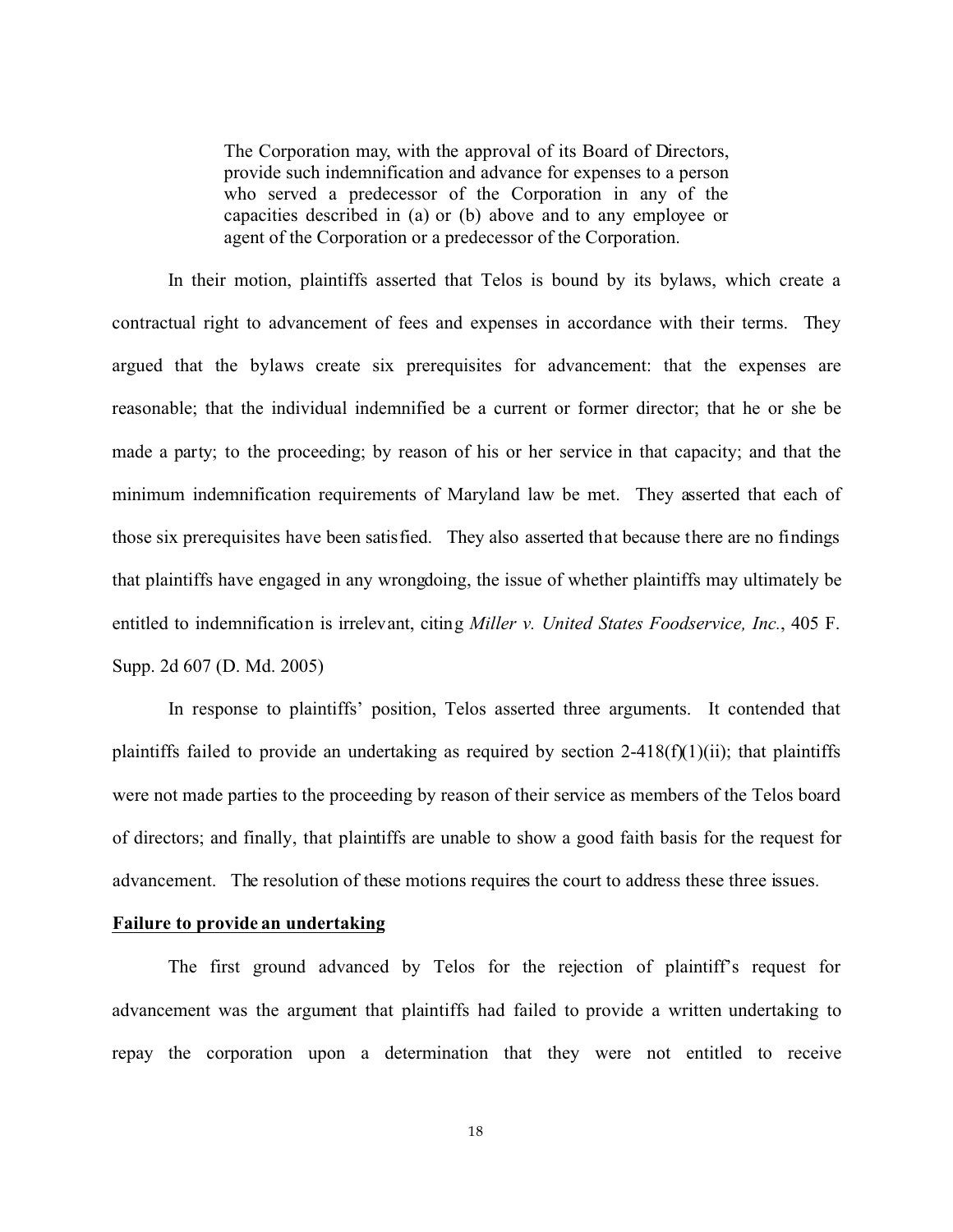indemnification. Plaintiffs had submitted an undertaking to repay from Costa Brava. Defendant argued that the statute requires that the undertaking be an obligation of the director, and that an undertaking of a third party did not qualify. Prior to the hearing, plaintiffs supplied the court with an undertaking from each of the individual plaintiffs. As a result, it appears that plaintiffs have now complied with this requirement, and indeed, it appears that Telos no longer presses this argument.

#### **Nexus between claim and plaintiffs' service as directors**

The second basis for Telos's opposition to the request for advancement is the argument that plaintiffs were not made a party to a proceeding by reason of their service as members of the board of directors. Telos contends that there is no nexus between the conduct that is the subject of the counterclaim and plaintiffs' status as directors. It states that "the entire premise of the counterclaim is that Hamot and Siegel, regardless of their status, have wrongfully and tortiously interfered with vital company relationships as part of an investment strategy pursued for their own benefit . . ." Hence, Telos argues, none of these claims arise from conduct engaged in by plaintiffs due to their service on the board.

In support of this argument, Telos relies heavily upon the decision of the Court of Appeals in *Kramer v. Liberty Property Trust*, 408 Md. 1 (2009). That case involved a request for advancement of legal fees made by Kramer, who was the Chairman of the Board of Trustees, relating to an investigation, which initially involved a related entity in which Kramer held an interest, but whose eventual findings potentially implicated Kramer's fiduciary duties as a trustee. In rejecting the claim, the Court of Appeals stated:

> For a "proceeding" to be by reason of one's official status, there must exist a nexus or causal connection between the underlying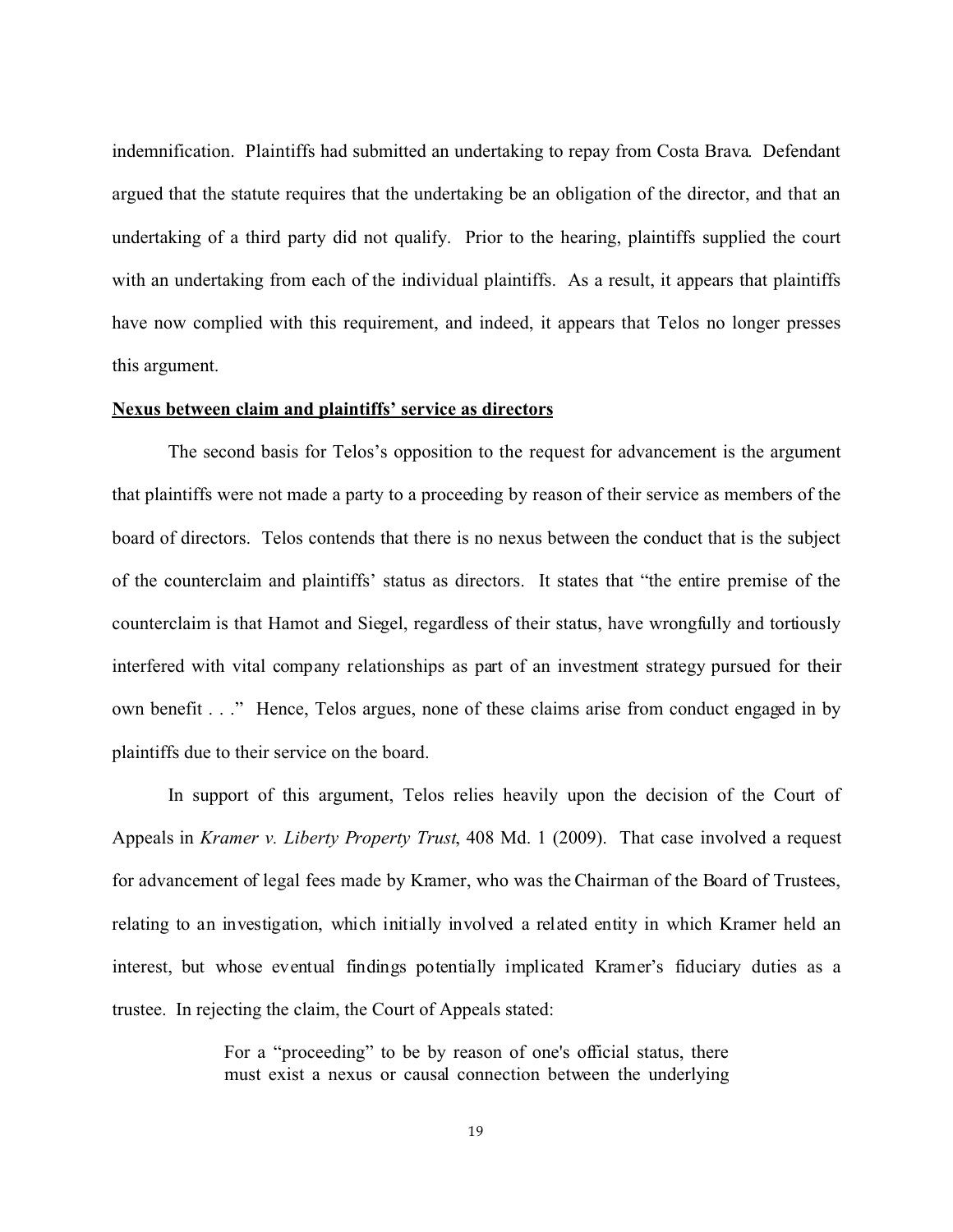proceeding and one's official status. [Homestore, Inc. v. Tafeen, 888 A.2d 204 at 214 (Del. 2005).] For example, "[t]his connection is established if the corporate powers were used or necessary for the commission of the alleged misconduct" giving rise to the "proceeding." Bernstein v. TractManager, Inc.., 953 A.2d 1003, 1011 (Del. Ch. 2007).

. . . .

Here . . . there was no nexus between the internal investigation -- a "proceeding" within the meaning of § 2-418 - and Kramer's status as a trustee of Republic. Republic's Audit Committee conducted an internal investigation primarily to investigate the dealings between [the related entity and another party]. . . .

Audit Committee Counsel's investigation concerned Kramer because of his ownership [of the related entity]. Although Audit Committee Counsel eventually uncovered certain deprecatory e-mails . . . that it found suggestive of Kramer's unfitness to be a trustee, those communications were not discovered in an investigation of Kramer as a trustee. Moreover, Kramer cannot contend that he was made a "party" to the internal investigation by reason of his status as a trustee because the investigation culminated in the conclusion that Kramer failed to convey, during the course of the investigation, an appropriate "tone at the top." This conclusion by Audit Committee Counsel may implicate Kramer's fiduciary duties to Republic, but Kramer's reliance upon it blurs the distinction between the investigation and its aftermath. It ignores the reason why Kramer became of interest to Audit Committee Counsel in the first place, thereby placing undue weight upon the fact that Kramer coincidentally held positions with both RPC and Republic. If anyone made Kramer a "party" to the internal investigation by reason of his status as a trustee, it was Kramer himself, who obstructed Audit Committee Counsel's ability to meaningfully interview attorney Robert Sanders and challenged the authority of Republic's Audit Committee. Kramer cannot reasonably argue that such actions, taken for his personal benefit as co-owner of RPC, somehow make him subject to the advancement provision of Republic's Bylaws.

408 Md. at 44-47. (footnotes omitted).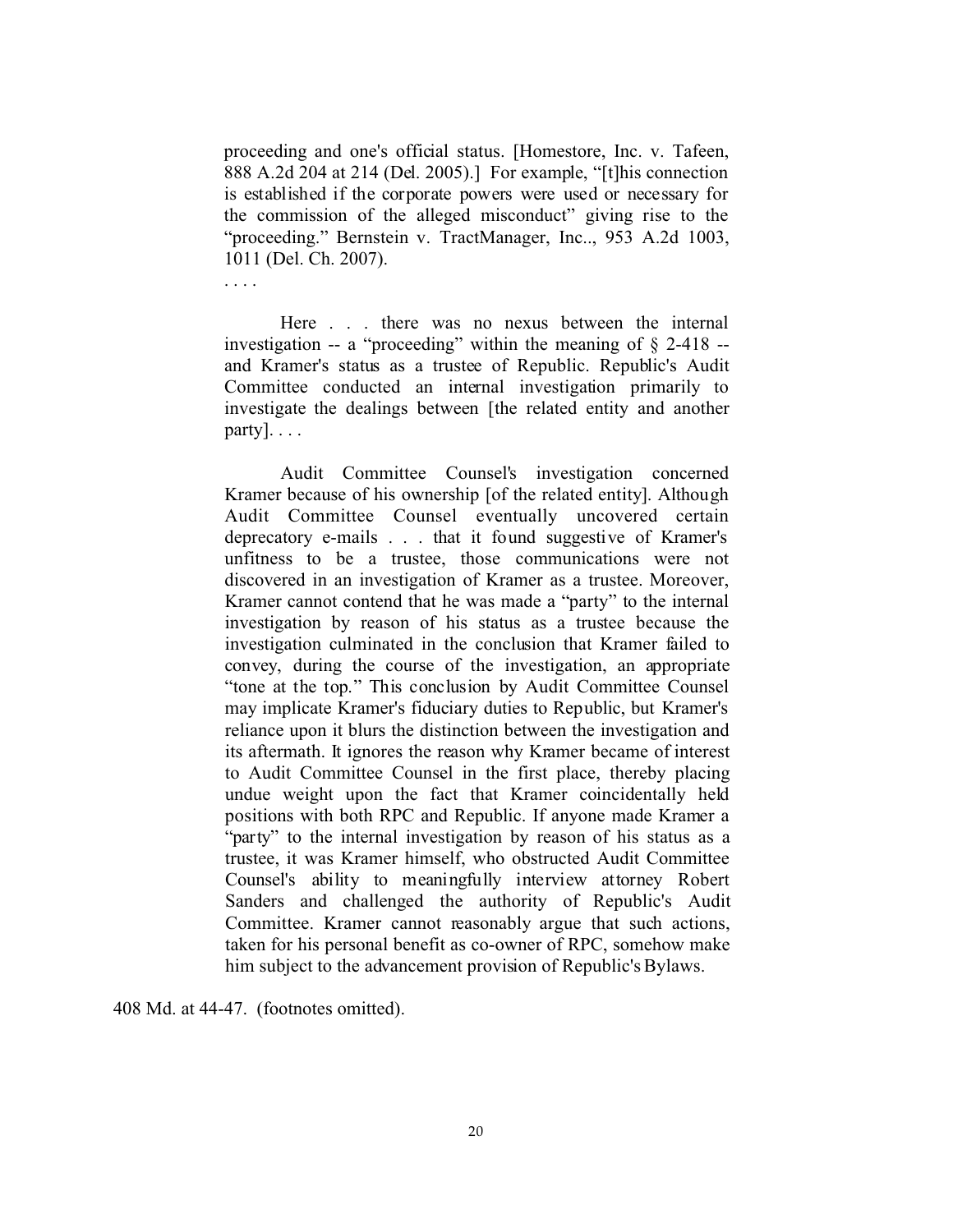Telos also relies on *Bernstein v. TractManager, Inc.*, 953 A.2d 1003 (Del. Ch. 2007) and *Stifel Financial Corp v Cochran*, 809 A.2d 555 (Del. 2002), both cited by the Court of Appeals in *Kramer*. In each of those cases, the Delaware court rejected claims for advancement. In *Bernstein*, the court reasoned that an "individual is not sued by 'reason of the fact' that he or she is a director simply because allegations arguably give rise to breach of fiduciary duty claims," where the corporate powers were not critical, instrumental or used in any meaningful sense to commit these acts. Telos also cites a number of authorities for the proposition that indemnification is not available when personal motives predominate. *See Shearin v. E.F. Hutton Group*, 652 A.2d 578 (Del. Ch. 1994); *Brush Creek Mining & Dev. v. Lawson*, 1999 U.S. App. LEXIS (9th Cir. 12/9/99); *Plate v. Sun-Diamond Growers*, 225 Cal. App. 3d 1115, 275 Cal. Rptr. 667 (1990).

Plaintiffs challenge Telos' argument that actions taken for personal benefit preclude a finding of a nexus between the claim and the director's service. They rely on *Reddy v. Electronic Data Sys. Corp*., 2002 Del. Ch. LEXIS 69 (Del. Ch. 2002). In that case, the court rejected EDS's argument that the fact an employee was the subject of a criminal and civil proceeding based on his alleged wrongful actions for his personal profit meant that he was not a party to the proceedings by reason of the fact that he was an employee of EDS. The court reasoned:

> The problem with EDS's argument is that it has no logical stopping point. It is not uncommon for corporate directors, officers, and employees to be sued for breach of the fiduciary duty of loyalty, and to have to defend claims that they took official action for the primary purpose of diverting corporate resources to their own pocketbooks -- in the form of contractual compensation benefits (*e.g.*, severance payments or stock options) or an unfair return on a self-dealing transaction. Therefore, it is highly problematic to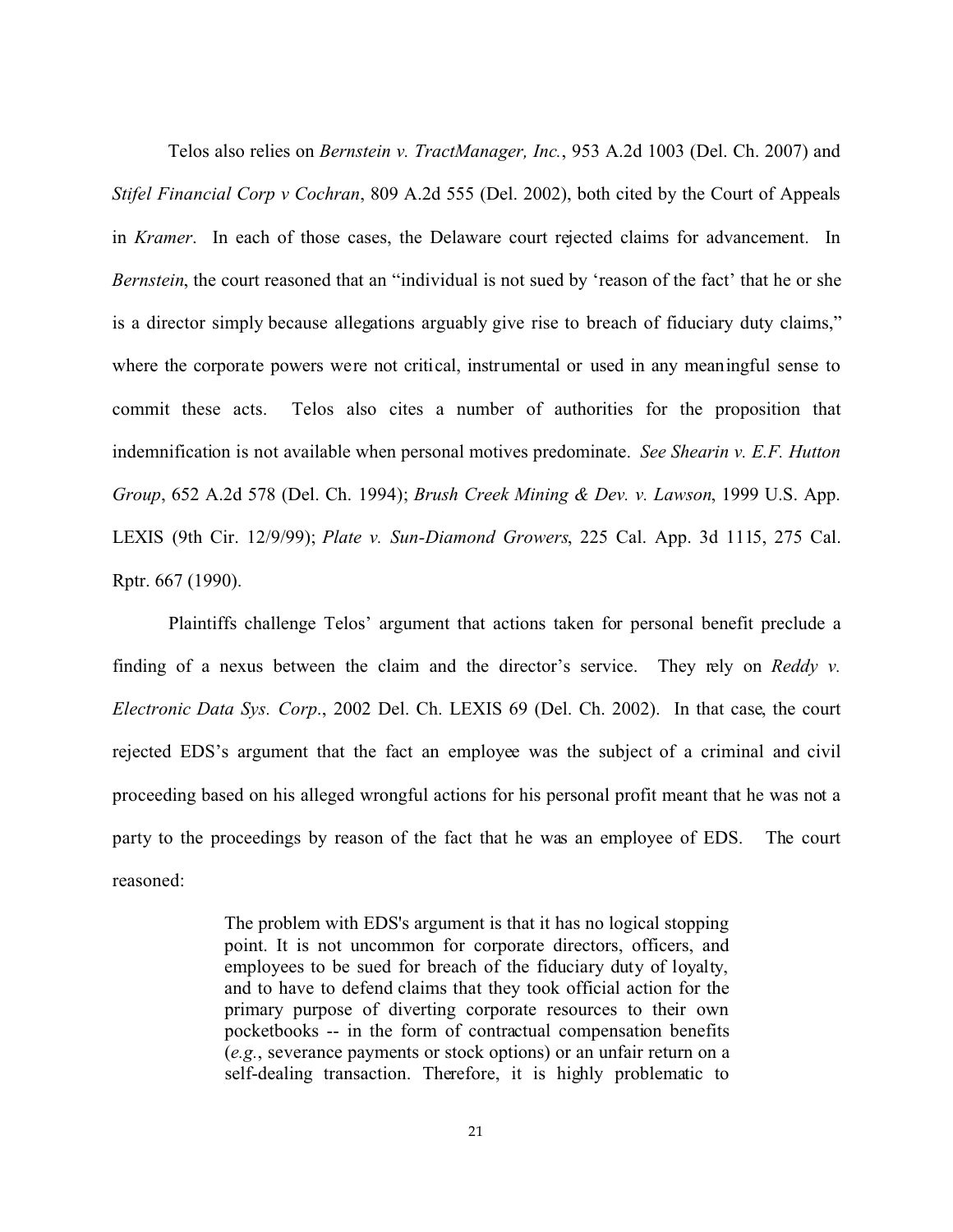make the advancement right of such officials dependent on the motivation ascribed to their conduct by the suing parties. To do so would be to largely vitiate the protections afforded by [the Delaware statute] and contractual advancement rights.

## Id. See also Rossman, *supra*, at 41.

Plaintiffs argue that Telos' position confuses the issue of whether the claim has a nexus to the individual's status as director, "as contrasted with a claim based on actions that took place in the director's personal life," with the issue of whether the director acted with an improper personal motivation, which is not relevant to the issue of advancement. Plaintiffs also take issue with Telos' characterization of the facts. They note that Counts Five and Six of the Counterclaim explicitly assert claims for breach of fiduciary duty, which can only be asserted against individuals who are directors. Furthermore, they contend that Counts One through Four also arise by virtue of their status as directors, because their status as directors played a part in causing the actions taken by the auditors in response to their conduct.

Plaintiffs correctly assert that whether advancement is available does not depend on whether personal motives predominate in the actions that are the subject of the proceeding against the director. The predominant authority is contrary to the position asserted by Telos. *See, e.g, Homestore, Inc. v. Tafeen*, 888 A.2d 204 (Del. 2005); *Perconti v. Thornton Oil Corp.*, 2002 Del. Ch. LEXIS 51 (Del. Ch. 2002). On the other hand, the mere fact that the person who is the subject of the proceeding is a director does not establish a nexus. Cases do state, as Telos suggests, that the issue turns on whether the acts that are the subject of the proceeding were undertaken by the director in the exercise of the power of his or her position. *See Bernstein v. TractManager, Inc.*, 953 A.2d 1003, 1011 (Del. Ch. 2007)(the requisite connection is established "if the corporate powers were used or necessary for the commission of the alleged misconduct");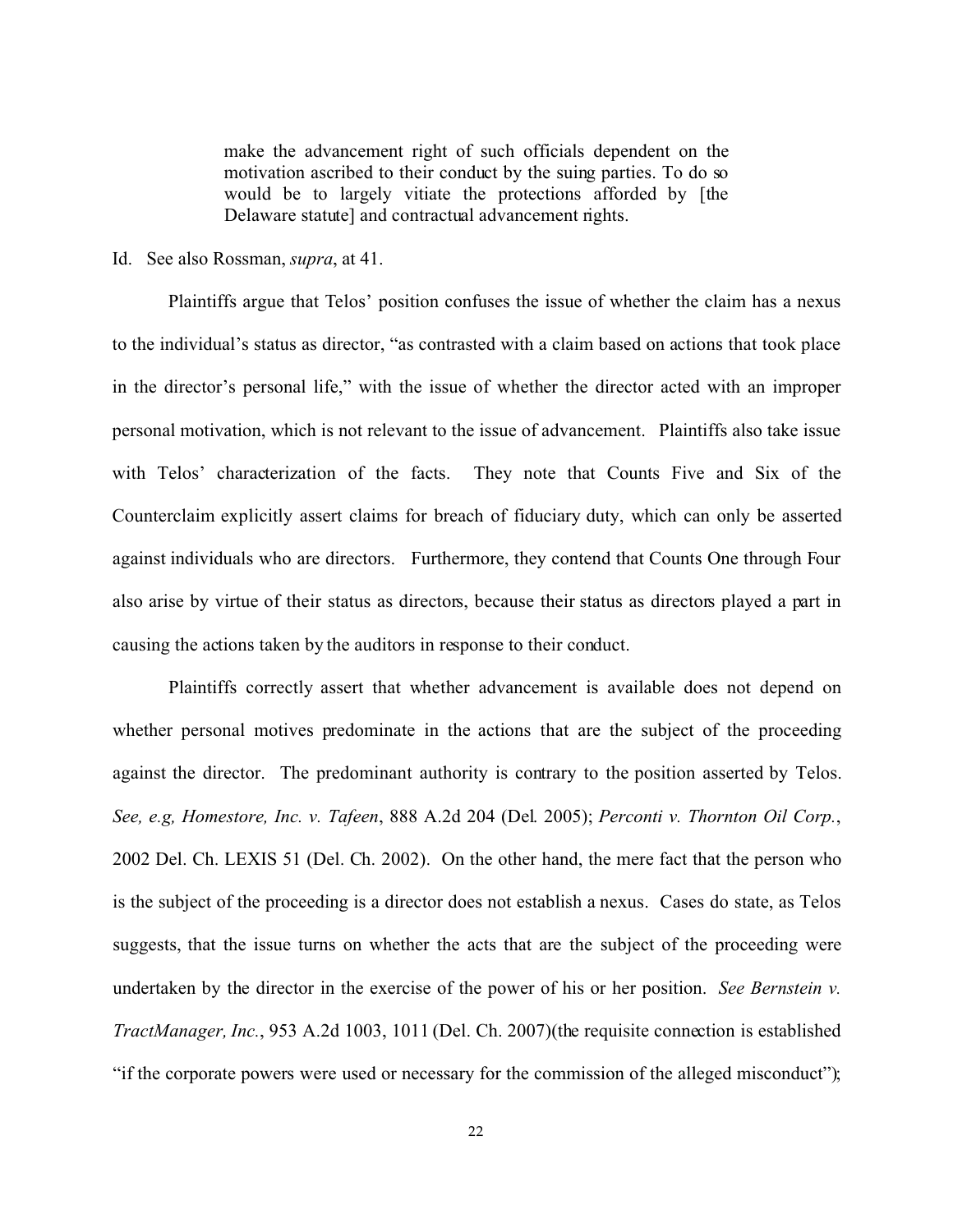*Paolino v. Mace Security Int'l, Inc.*, 985 A.2d 392 (Del. Ch. 2009)(the statute does not apply when the parties are litigating an obligation that does not involve the exercise of judgment, discretion, or decision-making authority on behalf of the corporation). However, in determining whether that standard is met, the court must consider the allegations of the claim against the director as well as other evidence concerning the director's conduct. *See, e.g., Perconti v. Thornton Oil Corp.*, 2002 Del. Ch. LEXIS 51 (Del. Ch. 2002).

There may be some basis to argue that the actions of plaintiffs that were the subject of the counterclaim were not taken in the exercise of their corporate powers. The conduct that led to the counterclaim were the alleged actions of Hamot and Siegel in attempting to influence the auditors in their treatment of the ERPS, and most immediately the threats of litigation that led to Reznick's resignation as auditor. These communications were not dependent on any power vested in them by their positions as directors. For example, the March 28, 2008 letter to Goodman that was copied to Reznick, which was the action that caused Reznick to withdraw as auditor and caused Telos to file the counterclaim, was sent by Costa Brava. There are no facts to indicate that, in causing it to be sent, plaintiffs were taking advantage of any powers conferred on them by their status as directors. Moreover, plaintiffs' actions in 2008 were a part of a course of conduct that began well before their election to the board of directors.

On the other hand, Telos' counterclaim was expressly founded in part upon plaintiffs' fiduciary duties. Counts Five and Six assert claims for breach of fiduciary duty, a duty that existed only by virtue of plaintiffs' position on the board. Therefore, plaintiffs could only be sued for these claims because of their status as directors. Furthermore, Telos' other claims were supported to some extent by plaintiffs' status as directors. Judge Matricciani based his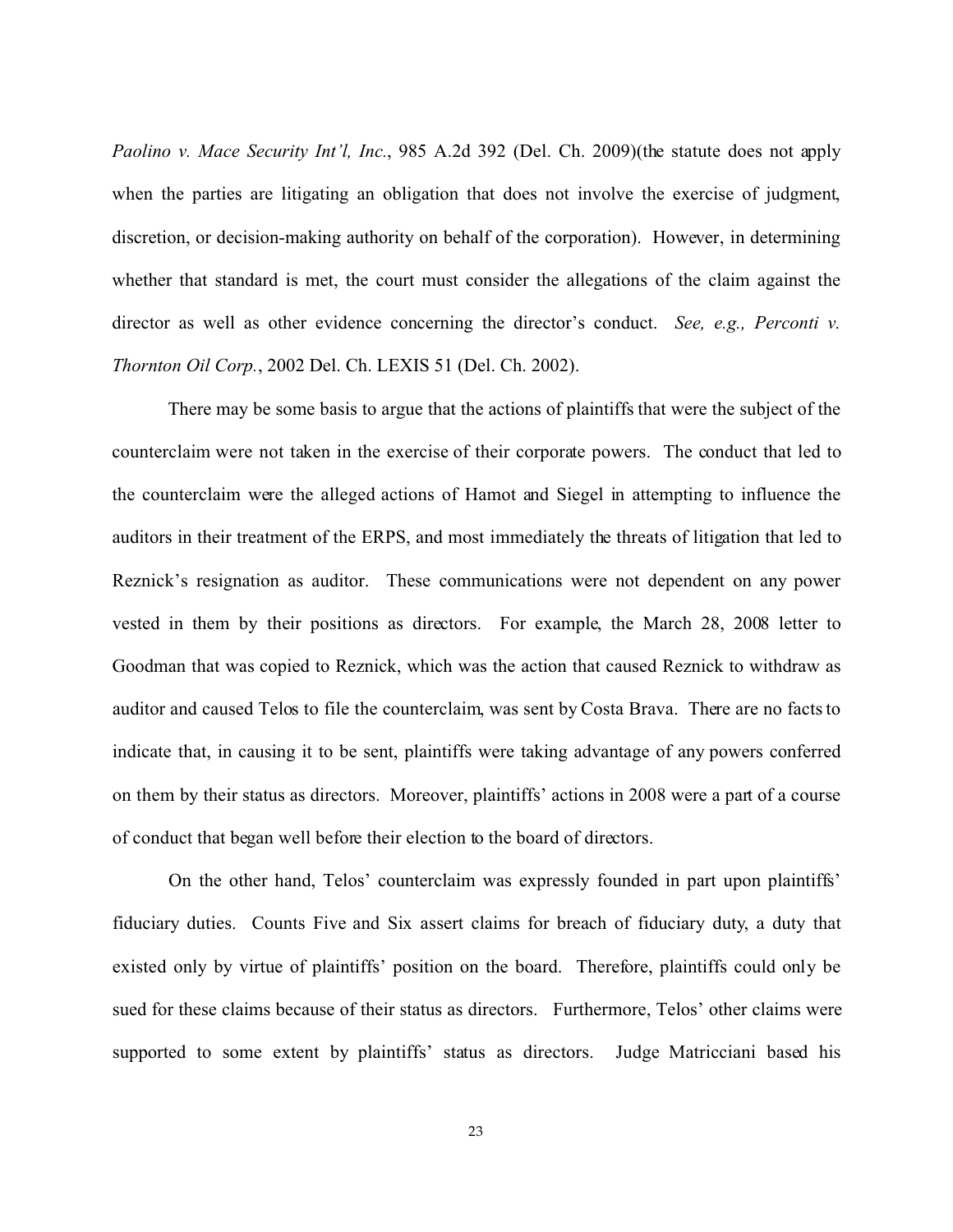conclusion that there was merit to the interference claims in part on the fact that plaintiffs' conduct was unlawful because of their positions.

It is difficult to conclude that claims which explicitly seek to fasten liability based on breach of fiduciary duty do not have a nexus with the position of a director. Therefore, whether or not all of the claims depended on plaintiffs' positions, at least some of the claims were brought against them because they were directors. Where a proceeding against a director is brought at least in part because of that status, the right to advancement exists.

For these reasons, the argument that there is no nexus between the counterclaim and plaintiffs' status as directors must be rejected.

## **Requirement of good faith affirmation**

As set forth previously, section 2-418(f) requires, *inter alia*, a written affirmation by the director of the director's good faith belief that the standard of conduct necessary for indemnification by the corporation has been met. This provision, in turn, refers to the standard of conduct set forth in section 2-418(b)(1), which provides that a corporation may indemnify a director unless it is established that the act or omission of the director was material to the matter giving rise to the proceeding, and was committed in bad faith, or was the result of active and deliberate dishonesty, or the director actually received an improper benefit in money, property, or services.

Telos argues that plaintiffs cannot submit in good faith the required affirmation that they have met the appropriate standard of conduct. As authority for the court to consider the issue of good faith, Telos cites the following statement from a leading treatise on Maryland corporate law: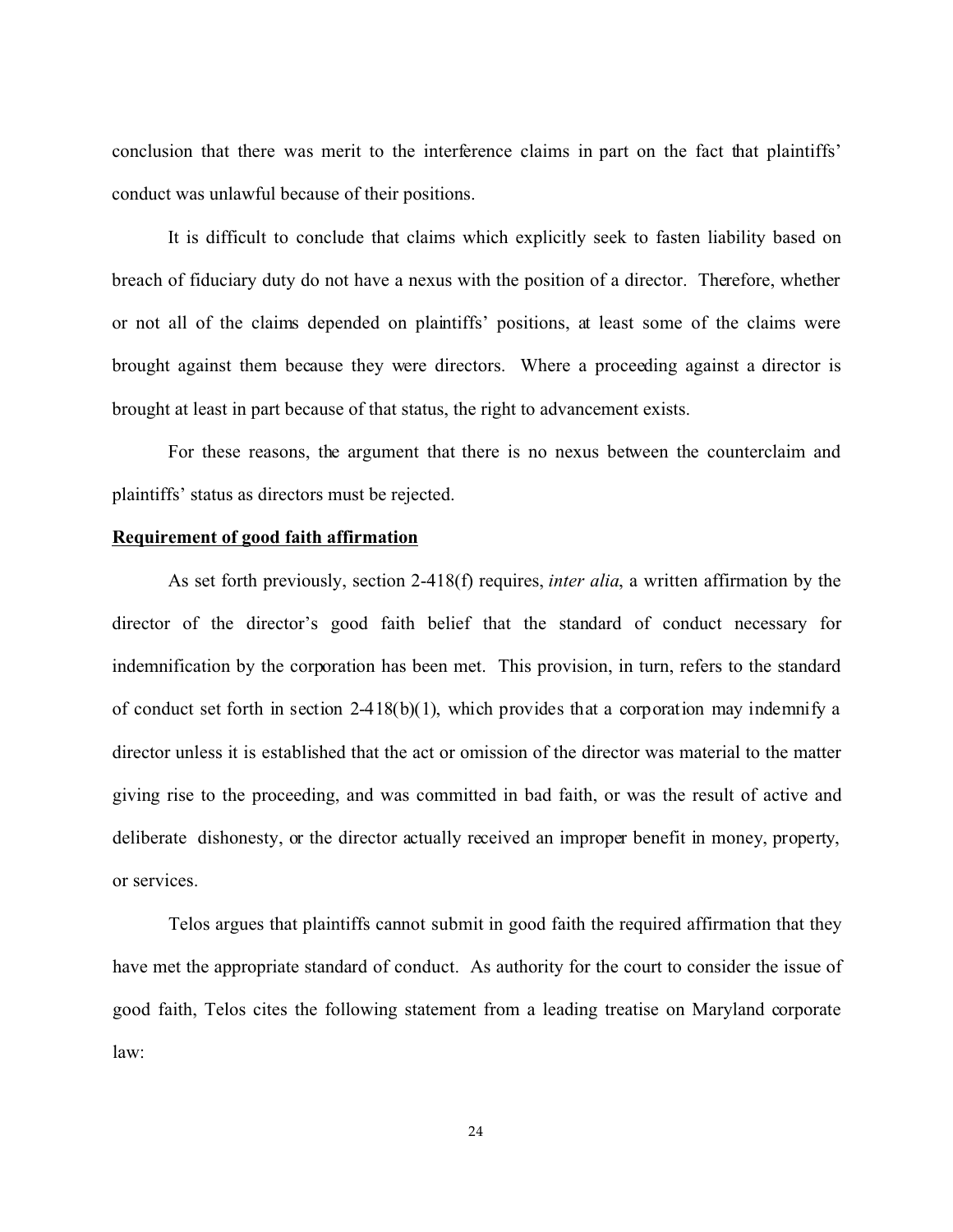A provision obligating a corporation to advance expenses to the fullest extent permitted by Maryland law is self-executing and the corporation may (and in the case of a mandatory expense advance provision must) immediately begin paying the expenses upon submission of the written affirmation and written undertaking required by Section 2-418(f)(1) . . . Nevertheless, if disinterested directors conclude, on the basis of facts then known and after appropriate inquiry, that the putative indemnitee could not have believed in good faith that he met the standard for indemnification, then that determination could be the basis for refusal to authorize advance of expenses on the ground that the good faith affirmation requirement has not been met.

#### J. Hanks, Maryland Corporation Law § 6.21[h].

Plaintiffs argue that the director's assertion of his or her good faith belief is all that is required to engage the statute, and that there is no basis for an inquiry into whether or not the belief professed by the director was actually held in good faith. Plaintiffs note that the statute only requires an affirmation from the director. Plaintiffs also point out, with some justification, that in a case such as this one, where the proceeding pits the director against the corporation, it would be difficult to conclude that empowering the corporation to decide whether the belief was held by the director in good faith is consistent with the policies underlying advancement.

Certainly the policies underlying advancement do not support the encouragement of disputes over whether an affirmation of good faith is genuine. On the other hand, it is difficult to conclude that the director's good faith affirmation is subject to no review under any circumstances. A rule that made the director's determination of his or her own good faith conclusive would fail to give effect to all of the provisions of the statute. If the director's profession of good faith were to be insulated from any scrutiny whatsoever, then the requirement of the written affirmation would have no function at all. In order to give that requirement some effect, it is necessary to construe the statute as supporting some form of review of the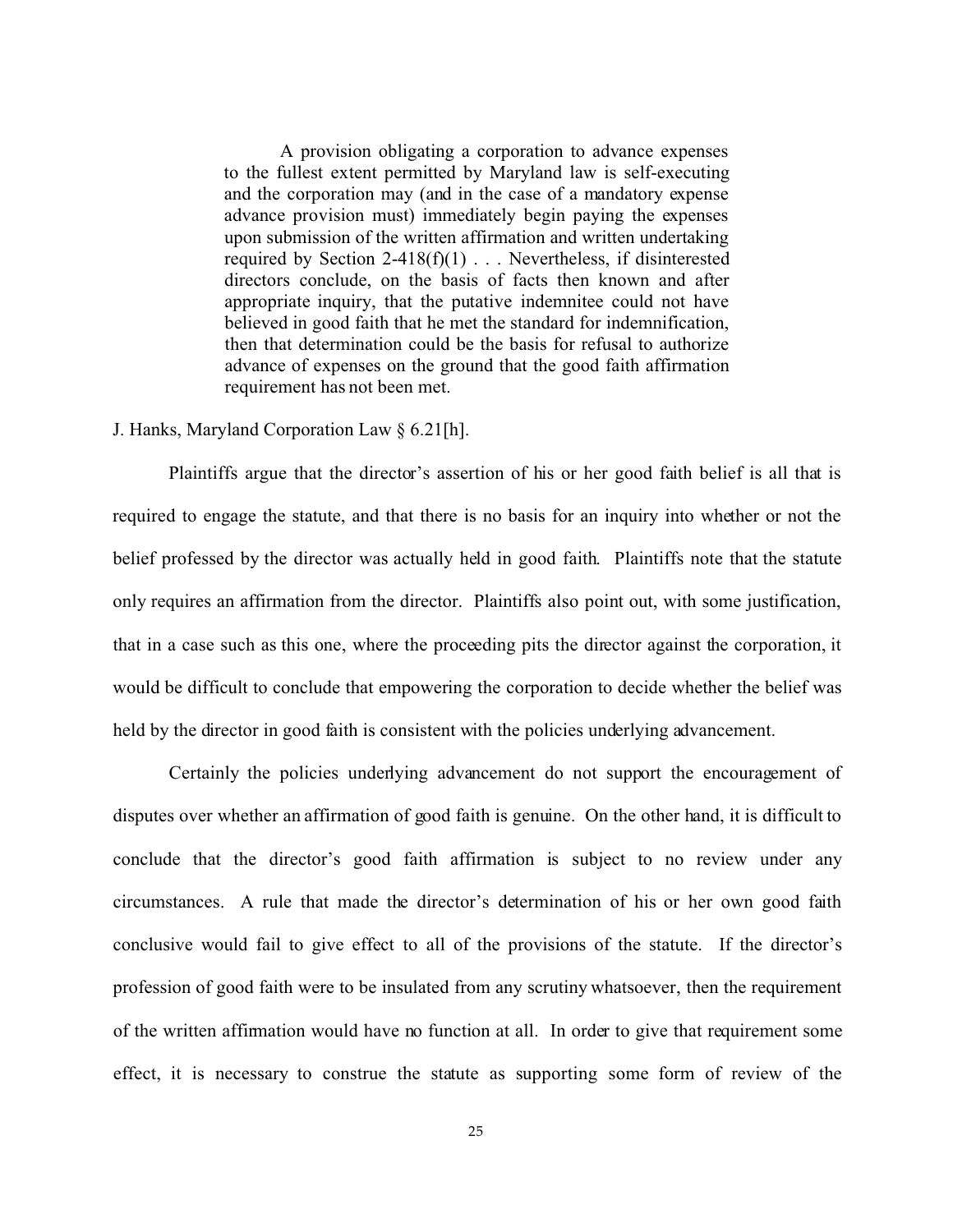genuineness of the director's good faith belief. Furthermore, even if the policies of advancement do not support extensive scrutiny of the good faith affirmation, those policies do not compel the conclusion that no scrutiny should be permitted even in circumstances where the record, objectively viewed, makes the maintenance of a good faith belief untenable.

This conclusion does not mean that the determination of good faith should be reposed in the corporation. Telos' bylaws provide that the corporation shall advance expenses "to the maximum extent permitted by Maryland law." This language incorporates the provisions of section 2-418(f). It is for the court to resolve the issue of whether the statutory standard for advancement has been met. As such, it is for the court to determine whether the affirmation is sufficient, i.e., the directors' belief was actually held in good faith, without regard to any determination made by the corporation.

It must be emphasized that a determination that an affirmation of good faith is insufficient is unusual, requiring a high degree of proof. Given the purposes of advancement provisions, they should be construed liberally in favor of advancement, and such a construction weighs against an overly intrusive examination into whether an affirmation was made in good faith. Furthermore, a court must take pains to avoid conducting an indemnification inquiry under the guise of an advancement determination. Therefore, it is the rare case where the court could conclude that a lack of good faith precludes advancement. This is such a rare case. Under the particular circumstances of this case, the court concludes that the record demonstrates that Hamot and Siegel could not have entertained a good faith belief that they met the statutory standards for indemnification.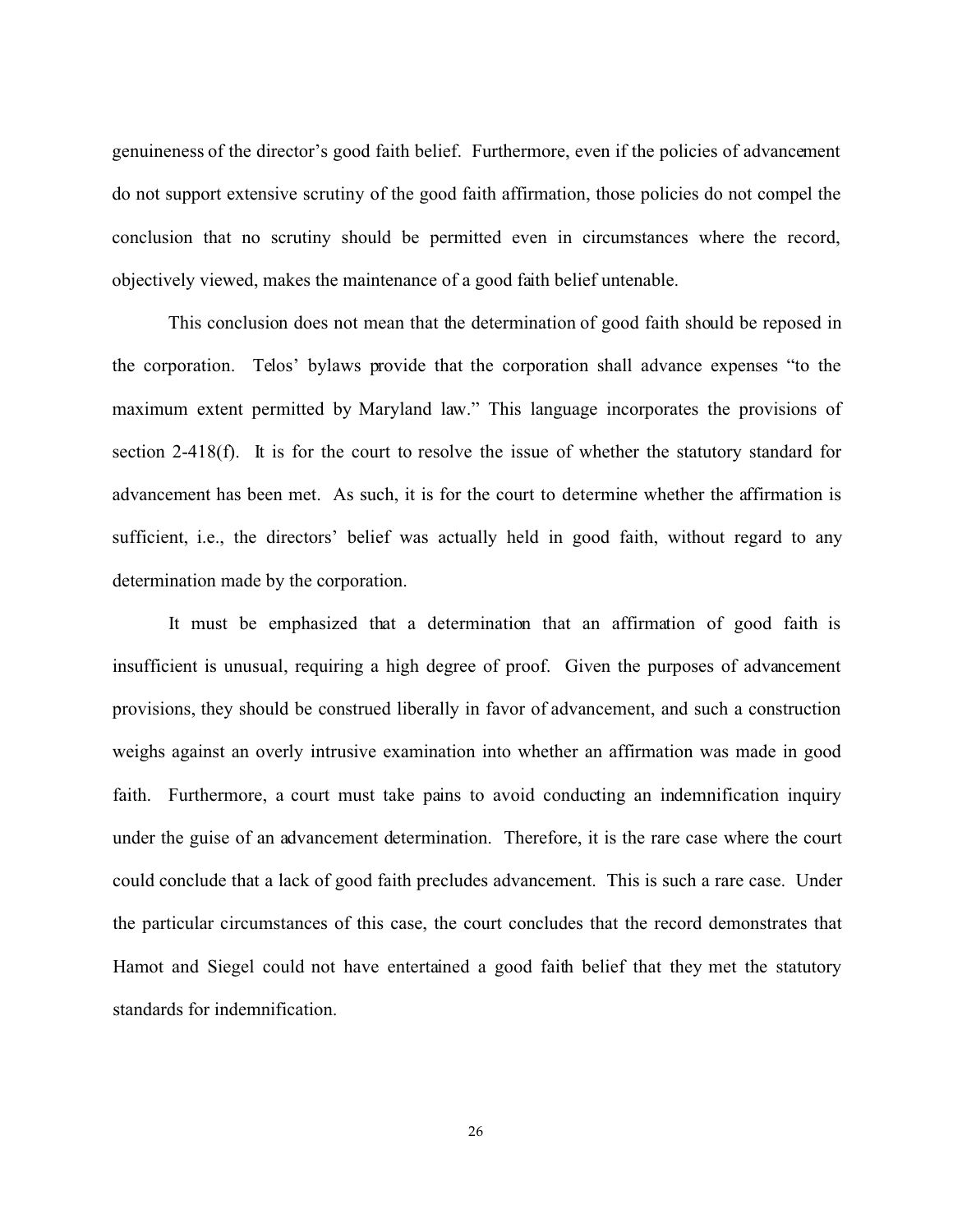The procedural setting in which the request for advancement was made is somewhat unusual. In this case, a judicial determination was made upon the facts bearing upon the directors' right to indemnification before the request for advancement occurred. While it is clear from the case law that a corporation is not authorized to deny advancement based on allegations of misconduct, that principle is typically applied in the context of allegations of misconduct that have not yet been the subject of adjudication. That distinction is significant.

As the comments to the Model Business Corporation Act reflect, the purpose of permitting a corporation to make advancement relates to enabling directors to fund their defense. As a result, a request for advancement typically will occur prior to the proceedings that are the subject of the request. In this case, because there has been no final determination of Hamot and Siegel's right to indemnity, their request for reimbursement technically qualifies as a request that the corporation advance expenses in advance of a final determination on the issue of indemnification. On the other hand, insofar as the motion for advancement seeks reimbursement, it is clear that it seeks reimbursement for expenses incurred for services that were rendered prior to the request for advancement. The request to Telos for reimbursement of expenses was made in September 2008, after the conclusion of the proceedings in this court on the motion for preliminary injunction filed with the counterclaim. The motion for advancement was filed eighteen months later, long after Telos rejected the demand for advancement and long after any other activity in this litigation. Apart from the appeal from the preliminary injunction, which was concluded on May 6, 2009, there is no indication that there were any efforts expended in defending against the counterclaim after the request for advancement was made, and certainly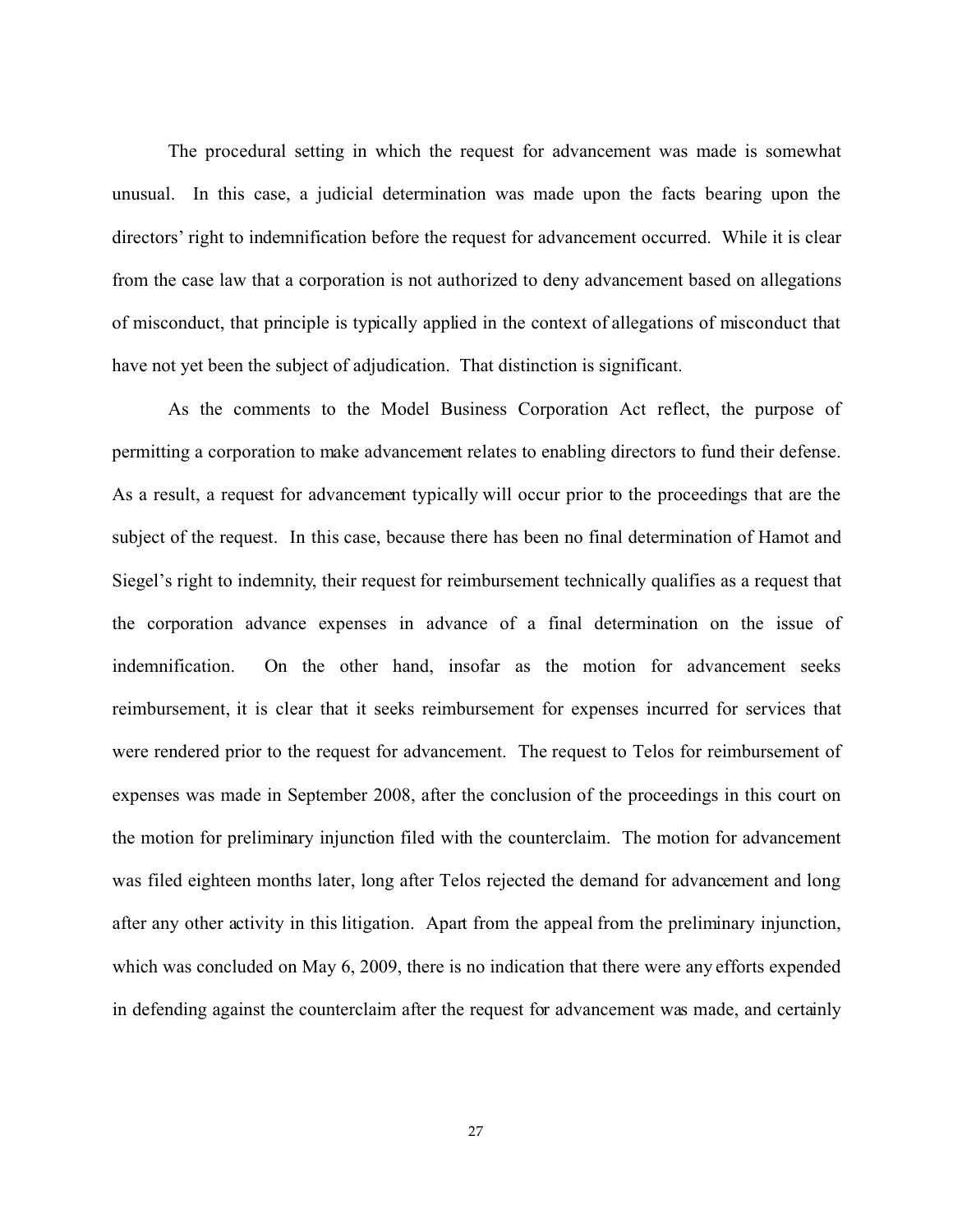no indication that any proceedings were ongoing at the time that plaintiffs filed the motion for advancement. In fact, there are no other proceedings to date to which the motion could relate.

When Hamot and Siegel filed their request for reimbursement, they were seeking reimbursement of expenses incurred in the unsuccessful defense of the preliminary injunction proceedings. At that time, this court had already preliminarily determined that they had intentionally interfered with Telos's relations with its auditors, and that they had been guilty of a breach of their duties as directors. These findings are inconsistent with the conclusion that Hamot and Siegel met the statutory standard for indemnification. In fact, as reflected by the summary set forth previously, Judge Matricciani explicitly concluded that their acts and omissions were material to the matter giving rise to the proceeding and were committed in bad faith. In light of that finding, Hamot and Siegel could not entertain a good faith belief that they met the standard, at least insofar as they requested advancement of expenses for litigation of the preliminary injunction.

This conclusion is not affected by the fact that the preliminary injunction was not a final adjudication because the appeal was dismissed as moot. The action of the Court of Special Appeals did not amount to a reversal of Judge Matricciani's order. Nor is it affected by the fact that Judge Matricciani's conclusions were reached in the context of a preliminary injunction, necessitating only that he find a probability of success on the merits of the counterclaim. What is more important is that these findings relate to the very proceedings for which plaintiffs later professed a good faith belief that their conduct met the statutory standard. Since plaintiffs are now seeking reimbursement for the expenses relating to the proceedings that culminated in those findings, those findings must furnish the standard by which their good faith belief should be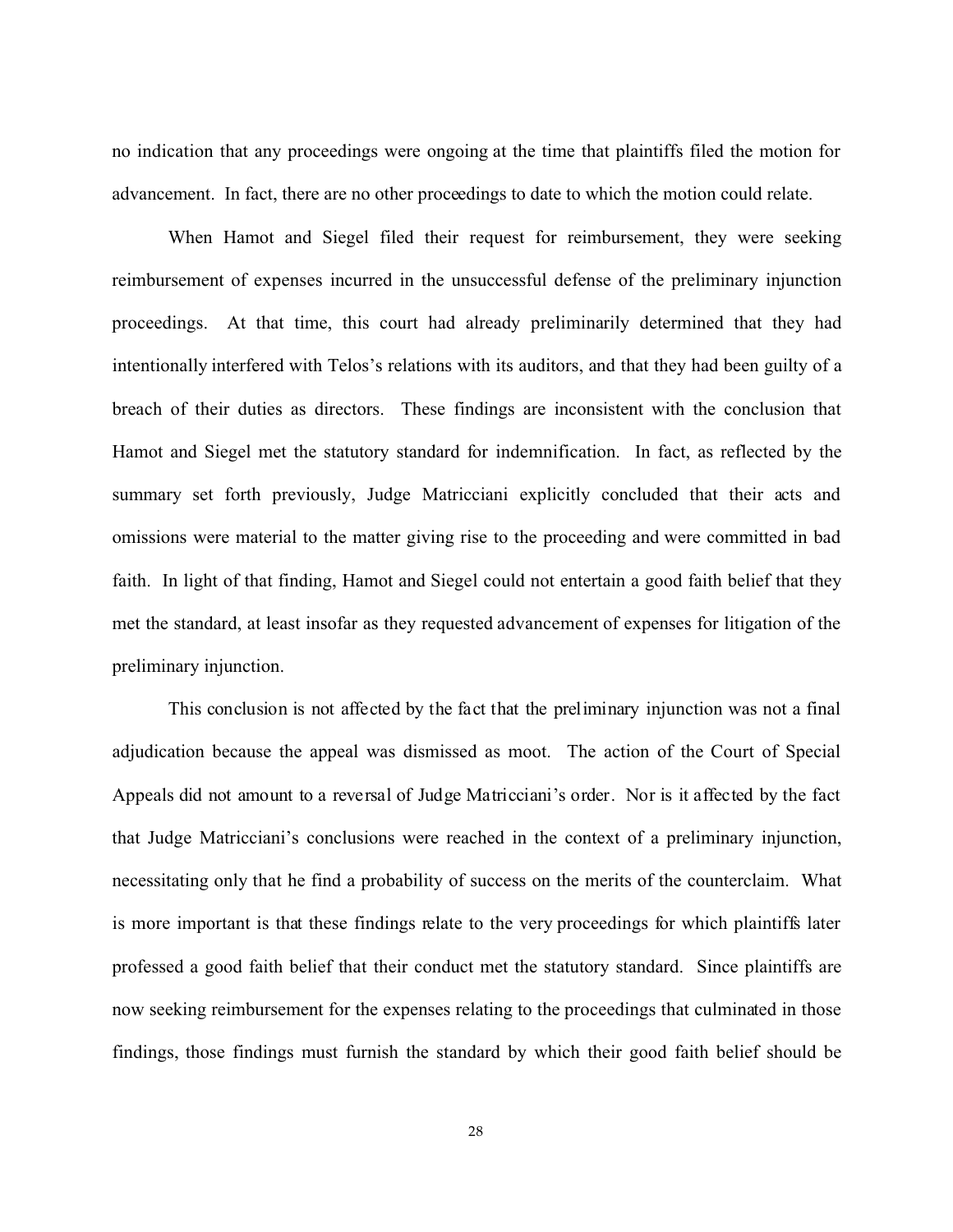measured. Their belief is inconsistent with those findings. Therefore, Hamot and Siegel are not entitled to reimbursement for fees related to those proceedings.

This leaves the issue of whether there is a basis to grant the motion for advancement with respect to future expenses. From the conclusion of the preliminary injunction phase until the present, there has been no further litigation upon Telos' counterclaim. What further proceedings will occur is open to question. The impetus for the counterclaim was the particular exigency created by Telos's need to file its Form 10-K. Telos fulfilled that need as a result of the preliminary injunction. It is perhaps for this reason that there have been no further proceedings in connection with the counterclaim. In any event, Telos has not evinced any interest in prosecuting the damage claims set forth in the counterclaim.

Under these circumstances, the court does not deem it necessary at this time to decide the issue of whether plaintiffs are entitled to advancement for future proceedings on the counterclaim. It may be that if further proceedings occur on the counterclaim or appear likely to occur on the counterclaim, that the court will be called upon to make that determination. In such case, the calculus relating to the good faith affirmation may be different. That would depend upon the nature of the relief sought by Telos and the basis for the claims asserted by Telos. However, that is not the situation currently before the court, and under the current state of the record, the court sees no basis to grant the motion for advancement.

#### **CONCLUSION**

In light of the foregoing, the Motion for Advancement will be denied, as will plaintiffs' motion for partial summary judgment and request for fees. On the other hand, the foregoing discussion also compels the conclusion that Telos's motion for summary judgment should be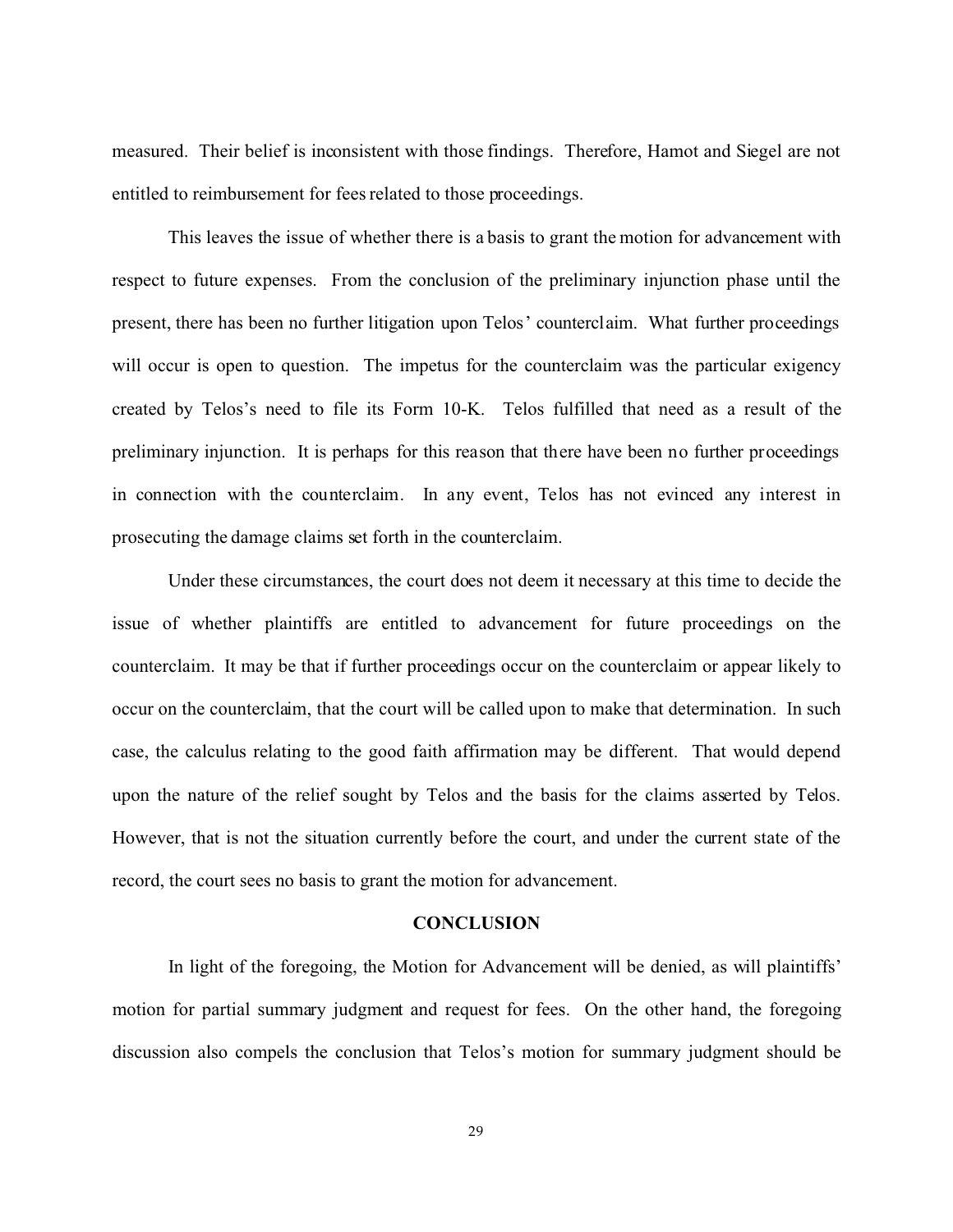denied. The court cannot conclude as a matter of law at this juncture that there is no possibility that plaintiffs may be entitled to advancement.

Dated:\_\_\_\_\_\_\_\_\_\_\_\_\_\_\_\_\_\_\_ \_\_\_\_\_\_\_\_\_\_\_\_\_\_\_\_\_\_\_\_\_\_\_\_\_\_\_\_\_

Judge W. Michel Pierson